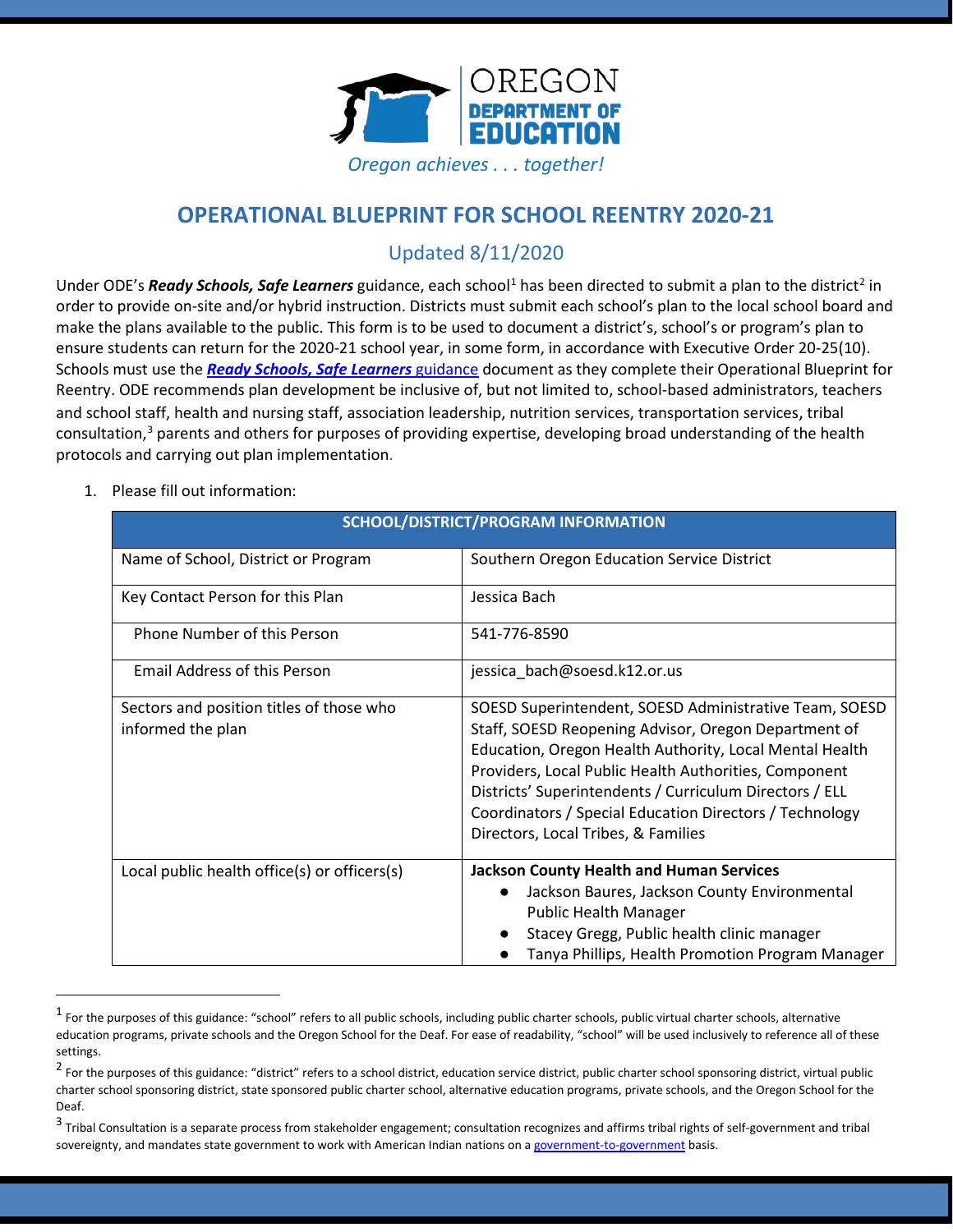|                                                                                                      | Bonnie Simpson, Environmental Health Specialist<br><b>Josephine County Public Health:</b><br>Mike Weber, Public Health Director<br>Claire Wiener, Emergency Preparedness<br>Coordinator<br><b>Klamath County Public Health:</b><br>Jennifer Little, Director |
|------------------------------------------------------------------------------------------------------|--------------------------------------------------------------------------------------------------------------------------------------------------------------------------------------------------------------------------------------------------------------|
|                                                                                                      | Jessica Dale, Assistant Director<br>Kellie Hansen, Clinical Manager                                                                                                                                                                                          |
| Name of person Designated to Establish,<br>Implement and Enforce Physical Distancing<br>Requirements | Patricia Michiels                                                                                                                                                                                                                                            |
| Intended Effective Dates for this Plan                                                               | Start of the 2020-21 school year                                                                                                                                                                                                                             |
| <b>ESD Region</b>                                                                                    | Jackson, Josephine, Klamath counties (with extended<br>services in Douglas and Lake counties)                                                                                                                                                                |

2. Please list efforts you have made to engage your community (public health information sharing, taking feedback on planning, etc.) in preparing for school in 2020-21. Include information on engagement with communities often underserved and marginalized and those communities disproportionately impacted by COVID-19.

SOESD utilized a variety of stakeholder input and information sharing mechanisms, including:

- Coordination of feedback from tribes
- Survey of migrant families
- Surveys sent to parents / guardians of students in served in SOESD programs to gain feedback on Spring 2020 distance learning and school services for Fall 2020
- Coordination of SOESD plans with component school districts
- Coordination with LPHAs and local school districts by SOESD's Reopening Advisor
- Meetings with community preschool and childcare center directors
- Meetings with EI/ECSE program coordinators in the five county region
- Survey of employees on supporting remote work and distance learning
- Planning with employees
- Meetings with leadership of employee associations
- Compilation, analysis, and sharing of state and county health statistics
- 1. Indicate which instructional model will be used.

*Select One:*

☐ **On-Site Learning** ☐ **Hybrid Learning** ☒ **Comprehensive Distance Learning**

- 2. If you selected Comprehensive Distance Learning, you only have to fill out the green portion of the Operational Blueprint for Reentry (i.e., page 2 in the initial template).
- 3. If you selected On-Site Learning or Hybrid Learning, you have to fill out the blue portion of the Operational Blueprint for Reentry (i.e., pages 3-19 in the initial template) an[d submit online.](https://app.smartsheet.com/b/form/a4dedb5185d94966b1dffc75e4874c8a) [\(https://app.smartsheet.com/b/form/a4dedb5185d94966b1dffc75e4874c8a\)](https://app.smartsheet.com/b/form/a4dedb5185d94966b1dffc75e4874c8a) by August 17, 2020 or prior to the beginning of the 2020-21 school year.

\* **Note:** Private schools are required to comply with only sections 1-3 of the *Ready Schools, Safe Learners* guidance.

Page 2 of 20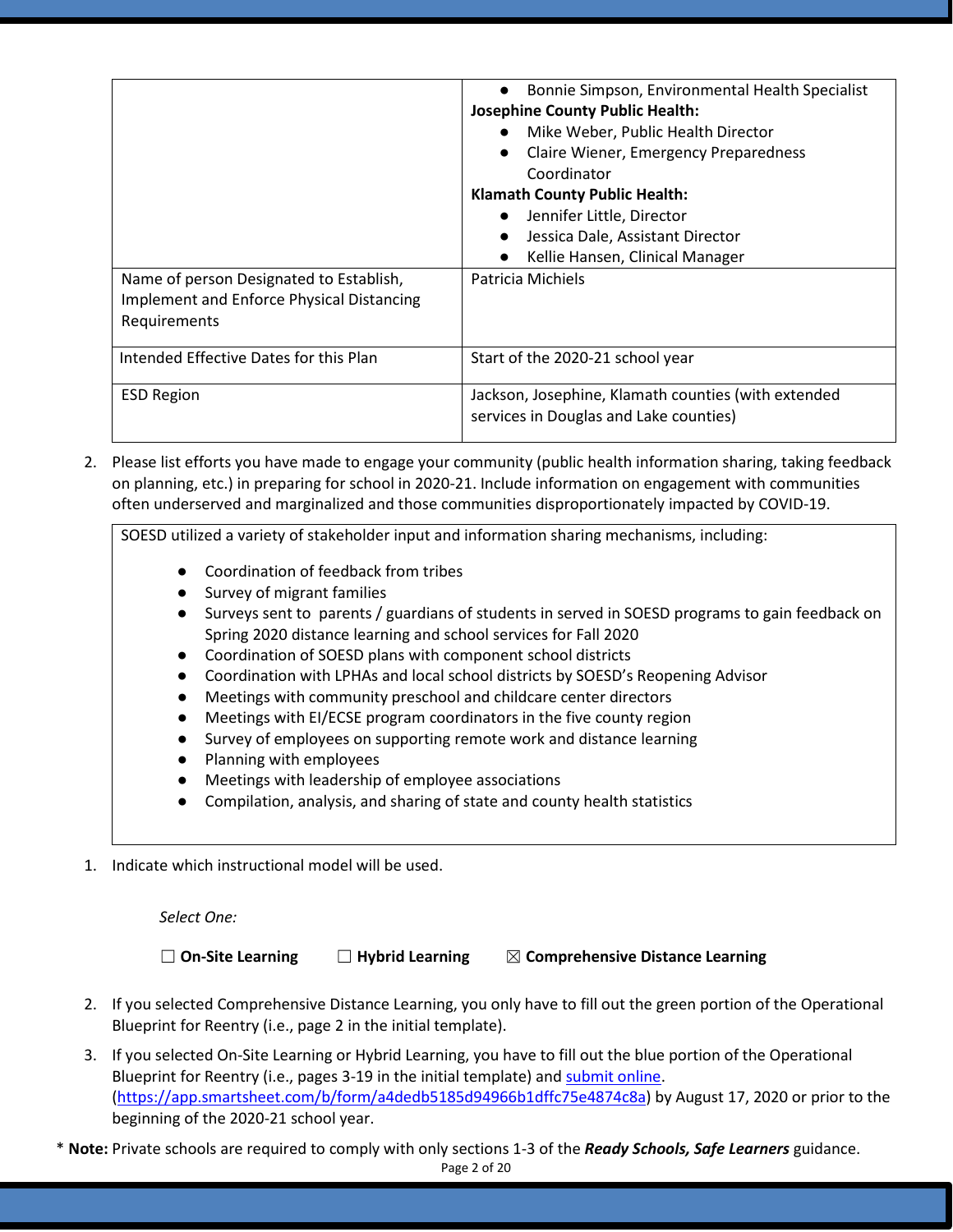## **REQUIREMENTS FOR COMPREHENSIVE DISTANCE LEARNING OPERATIONAL BLUEPRINT**

*This section must be completed by any school that is seeking to provide instruction through Comprehensive Distance Learning. For Private Schools, completing this section is optional (not required). Schools providing On-Site or Hybrid Instructional Models do not need to complete this section.*

**Describe why you are selecting Comprehensive Distance Learning as the school's Instructional Model for the effective dates of this plan.**

The Governor has mandated that all school districts including ESDs follow the ODE *Ready Schools, Safe Learners* requirements which currently mandate Comprehensive Distance Learning (CDL) for all school districts and ESDs in Oregon.

SOESD provides evaluative services in our offices, as well as direct student instructional services in the schools of the districts we serve. Each district we serve submits a blueprint for each of their schools where we may serve students. SOESD's other direct instructional services for students are outlined in separate SOESD blueprints:

- SOESD Operational Blueprint LTCT Inst 1275
- SOESD Operational Blueprint LTCT Inst 1782
- SOESD Operational Blueprint LTCT Inst 2434
- SOESD Operational Blueprint LTCT Inst 3150
- SOESD Operational Blueprint LTCT Inst 3563
- SOESD Operational Blueprint STEPS Transition Program

**In completing this portion of the Blueprint you are attesting that you have reviewed the Comprehensive Distance Learning Guidance[. Here is a](https://www.oregon.gov/ode/students-and-family/healthsafety/Documents/Comprehensive%20Distance%20Learning%20Requirements%20Review.pdf)  [link to the overview of CDL Requirements.](https://www.oregon.gov/ode/students-and-family/healthsafety/Documents/Comprehensive%20Distance%20Learning%20Requirements%20Review.pdf) Please name any requirements you need ODE to review for any possible flexibility or waiver.** 

N/A

**Describe the school's plan, including the anticipated timeline, for returning to Hybrid Learning or On-Site Learning consistent with the** *Ready Schools, Safe Learners* **guidance.**

SOESD aligns our plans with the plans of the districts and the communities we serve in order to provide services that meet the needs of students and families across our regional service area. To meet the needs of students, families, and districts, we are finalizing plans for offering limited in-person service opportunities under the defined exceptions to the CDL model following the recent ODE requirements from 8/11/20, and for Early Childhood Services (EI/ECSE) and our preschool following the ELD requirements released on 8/14/20. SOESD plans to serve districts offering in-person education for K-3 students under the defined exceptions to the CDL model when county metrics are met, and using "Hybrid" or "On-Site" models when county and statewide metrics are met.

*The remainder of this operational blueprint is not applicable to schools operating a Comprehensive Distance Learning Model.*

### **ESSENTIAL REQUIREMENTS FOR HYBRID / ON-SITE OPERATIONAL BLUEPRINT**

*This section must be completed by any school that is providing instruction through On-Site or Hybrid Instructional Models. Schools providing Comprehensive Distance Learning Instructional Models do not need to complete this section unless the school is implementing the* **Limited In-Person Instruction** *provision under the Comprehensive Distance Learning guidance.*

Page 3 of 20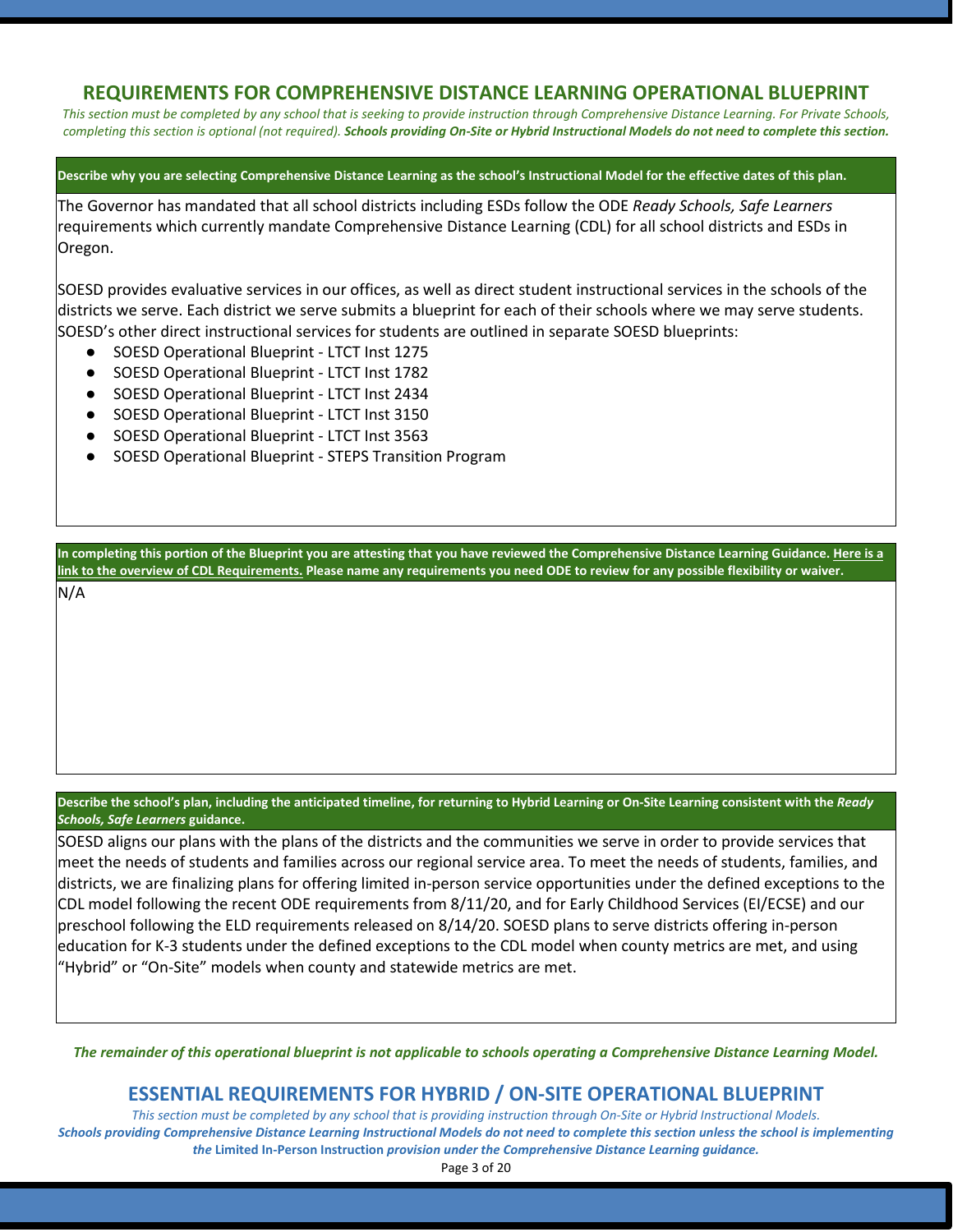

# **0. Community Health Metrics**

#### **METRICS FOR ON-SITE OR HYBRID INSTRUCTION**

☐ The school currently meets the required metrics to successfully reopen for in-person instruction in an On-Site or Hybrid model. *If this box cannot yet be checked, the school must return to Comprehensive Distance Learning but may be able to provide some in-person instruction through the exceptions noted below.*

#### **EXCEPTIONS FOR SPECIFIC IN-PERSON INSTRUCTION WHERE REQUIRED CONDITIONS ARE MET**

- $\boxtimes$  The school currently meets the exceptions required to provide in-person person education for students in grades K-3 (see section 0d(1) of the *Ready Schools, Safe Learners* guidance).
- $\boxtimes$  The school currently meets the exceptions required to provide limited in-person instruction for specific groups of students (see section Od(2) of the *Ready Schools, Safe Learners* guidance).
- ☐ The school currently meets the exceptions required for remote or rural schools in larger population counties to provide in-person instruction (see section 0d(3) of the *Ready Schools, Safe Learners* guidance).
- $\Box$  The school currently meets the exceptions required for smaller population counties to provide in-person instruction (see section 0d(4) of the *Ready Schools, Safe Learners* guidance).
- ☐ The school currently meets the exceptions required for schools in low population density counties (see section 0d(5) of the *Ready Schools, Safe Learners* guidance).
- ☐ The school currently meets the exceptions required for small districts to provide in-person instruction (see section 0d(6) of the *Ready Schools, Safe Learners* guidance).



# **1. Public Health Protocols**

#### **1a. COMMUNICABLE DISEASE MANAGEMENT PLAN FOR COVID-19**

| <b>OHA/ODE Requirements</b>                                                                                                                                                                                                                                           | <b>Hybrid/Onsite Plan</b> |
|-----------------------------------------------------------------------------------------------------------------------------------------------------------------------------------------------------------------------------------------------------------------------|---------------------------|
| $\Box$ Implement measures to limit the spread of COVID-19 within the<br>school setting.                                                                                                                                                                               |                           |
| $\Box$ Update written Communicable Disease Management Plan to<br>specifically address the prevention of the spread of COVID-19.                                                                                                                                       |                           |
| $\Box$ Designate a person at each school to establish, implement and<br>enforce physical distancing requirements, consistent with this<br>guidance and other guidance from OHA.                                                                                       |                           |
| $\Box$ Include names of the LPHA staff, school nurses, and other medical<br>experts who provided support and resources to the district/school<br>policies and plans. Review relevant local, state, and national evidence<br>to inform plan.                           |                           |
| Process and procedures established to train all staff in sections 1 - 3<br>of the Ready Schools, Safe Learners guidance. Consider conducting<br>the training virtually, or, if in-person, ensure physical distancing is<br>maintained to the maximum extent possible. |                           |
| □ Protocol to notify the local public health authority (LPHA Directory by<br>County) of any confirmed COVID-19 cases among students or staff.                                                                                                                         |                           |
| $\Box$ Plans for systematic disinfection of classrooms, offices, bathrooms<br>and activity areas.                                                                                                                                                                     |                           |
| $\Box$ Process to report to the LPHA any cluster of any illness among staff or<br>students.                                                                                                                                                                           |                           |
| $\Box$ Protocol to cooperate with the LPHA recommendations.                                                                                                                                                                                                           |                           |
| $\Box$ Provide all logs and information to the LPHA in a timely manner.                                                                                                                                                                                               |                           |
| $\Box$ Protocol for screening students and staff for symptoms (see section<br>1f of the <b>Ready Schools, Safe Learners</b> guidance).                                                                                                                                |                           |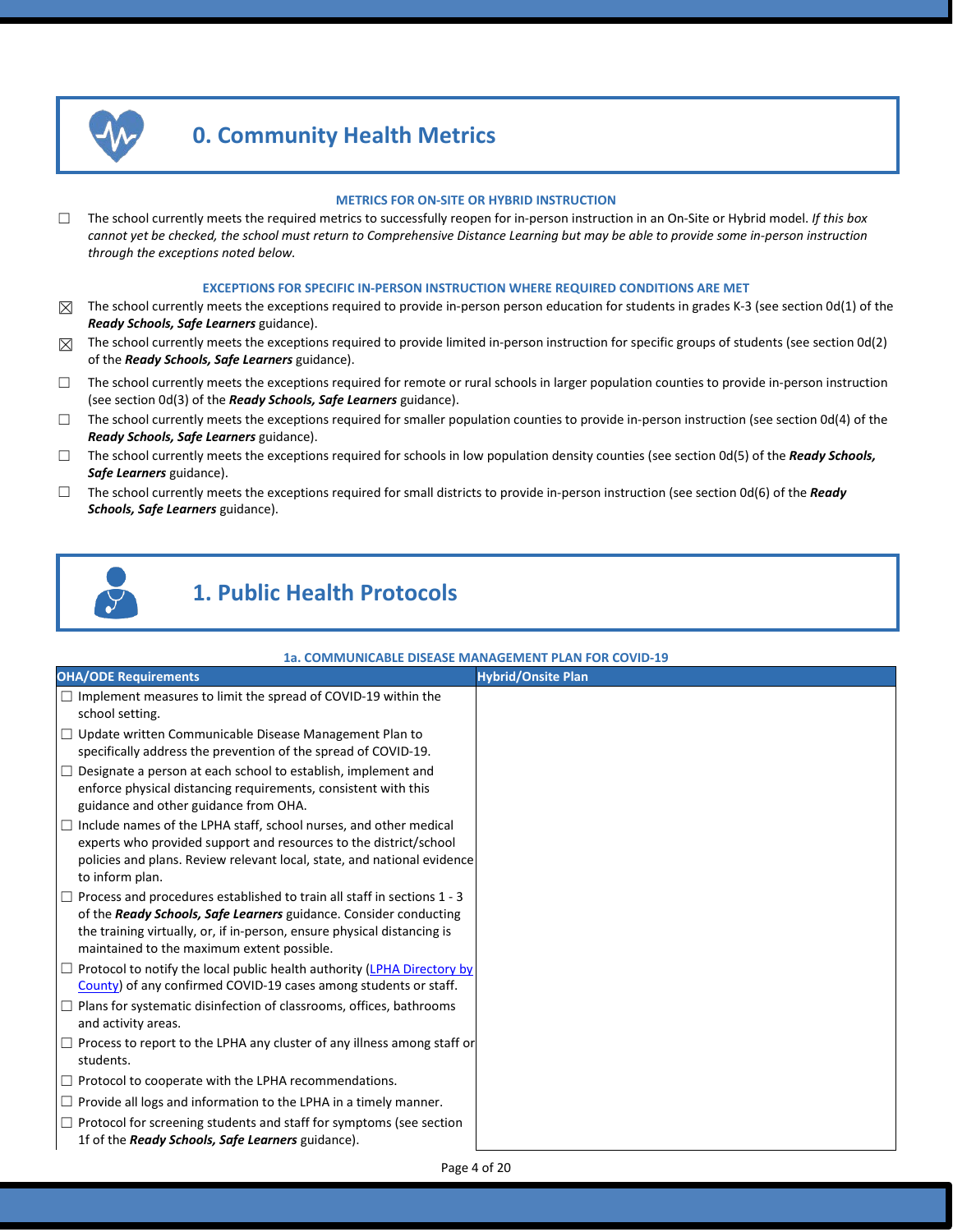- $\Box$  Protocol to isolate any ill or exposed persons from physical contact with others.
- □ Protocol for communicating potential COVID-19 cases to the school community and other stakeholders (see section 1e of the *Ready Schools, Safe Learners* guidance).
- □ Create a system for maintaining daily logs for each student/cohort for the purposes of contact tracing. This system needs to be made in consultation with a school/district nurse or an LPHA official. Sample logs are available as a part of the **[Oregon School Nurses](https://www.oregonschoolnurses.org/resources/covid-19-toolkit) Association** [COVID-19 Toolkit.](https://www.oregonschoolnurses.org/resources/covid-19-toolkit)
	- If a student(s) is part of a stable cohort (a group of students that are consistently in contact with each other or in multiple cohort groups) that conform to the requirements of cohorting (see section 1d of the *Ready Schools, Safe Learners* guidance), the daily log may be maintained for the cohort.
	- If a student(s) is not part of a stable cohort, then an individual student log must be maintained.
- $\Box$  Required components of individual daily student/cohort logs include:
	- Child's name
	- Drop off/pick up time
	- Parent/guardian name and emergency contact information
	- All staff (including itinerant staff, district staff, substitutes, and guest teachers) names and phone numbers who interact with a stable cohort or individual student
- □ Protocol to record/keep daily logs to be used for contact tracing for a minimum of four weeks to assist the LPHA as needed.
- $\Box$  Process to ensure that all itinerant and all district staff (maintenance, administrative, delivery, nutrition, and any other staff) who move between buildings keep a log or calendar with a running four-week history of their time in each school building and who they were in contact with at each site.
- $\Box$  Process to ensure that the school reports to and consults with the LPHA regarding cleaning and possible classroom or program closure if anyone who has entered school is diagnosed with COVID-19.
- $\Box$  Protocol to respond to potential outbreaks (see section 3 of the *Ready Schools, Safe Learners* guidance).

| <b>1b. HIGH-RISK POPULATIONS</b>                                                                                                                                                                                                                                                                                                                                                                                                                     |                           |  |
|------------------------------------------------------------------------------------------------------------------------------------------------------------------------------------------------------------------------------------------------------------------------------------------------------------------------------------------------------------------------------------------------------------------------------------------------------|---------------------------|--|
| <b>OHA/ODE Requirements</b>                                                                                                                                                                                                                                                                                                                                                                                                                          | <b>Hybrid/Onsite Plan</b> |  |
| Serve students in high-risk population(s) whether learning is<br>happening through On-Site, Hybrid (partially On-Site and partially<br>Comprehensive Distance Learning models), or Comprehensive<br>Distance Learning models.                                                                                                                                                                                                                        |                           |  |
| <b>Medically Fragile, Complex and Nursing-Dependent Student</b>                                                                                                                                                                                                                                                                                                                                                                                      |                           |  |
| <b>Requirements</b>                                                                                                                                                                                                                                                                                                                                                                                                                                  |                           |  |
| $\Box$ All districts must account for students who have health conditions<br>that require additional nursing services. Oregon law (ORS 336.201)<br>defines three levels of severity related to required nursing services:<br>Medically Complex: Are students who may have an unstable<br>1.<br>health condition and who may require daily professional nursing<br>services.<br>Medically Fragile: Are students who may have a life-threatening<br>2. |                           |  |
| health condition and who may require immediate professional<br>nursing services.                                                                                                                                                                                                                                                                                                                                                                     |                           |  |
| Nursing-Dependent: Are students who have an unstable or life-<br>3.<br>threatening health condition and who require daily, direct, and<br>continuous professional nursing services.                                                                                                                                                                                                                                                                  |                           |  |
| Staff and school administrators, in partnership with school nurses, or<br>other school health providers, should work with interdisciplinary<br>teams to address individual student needs. The school registered                                                                                                                                                                                                                                      |                           |  |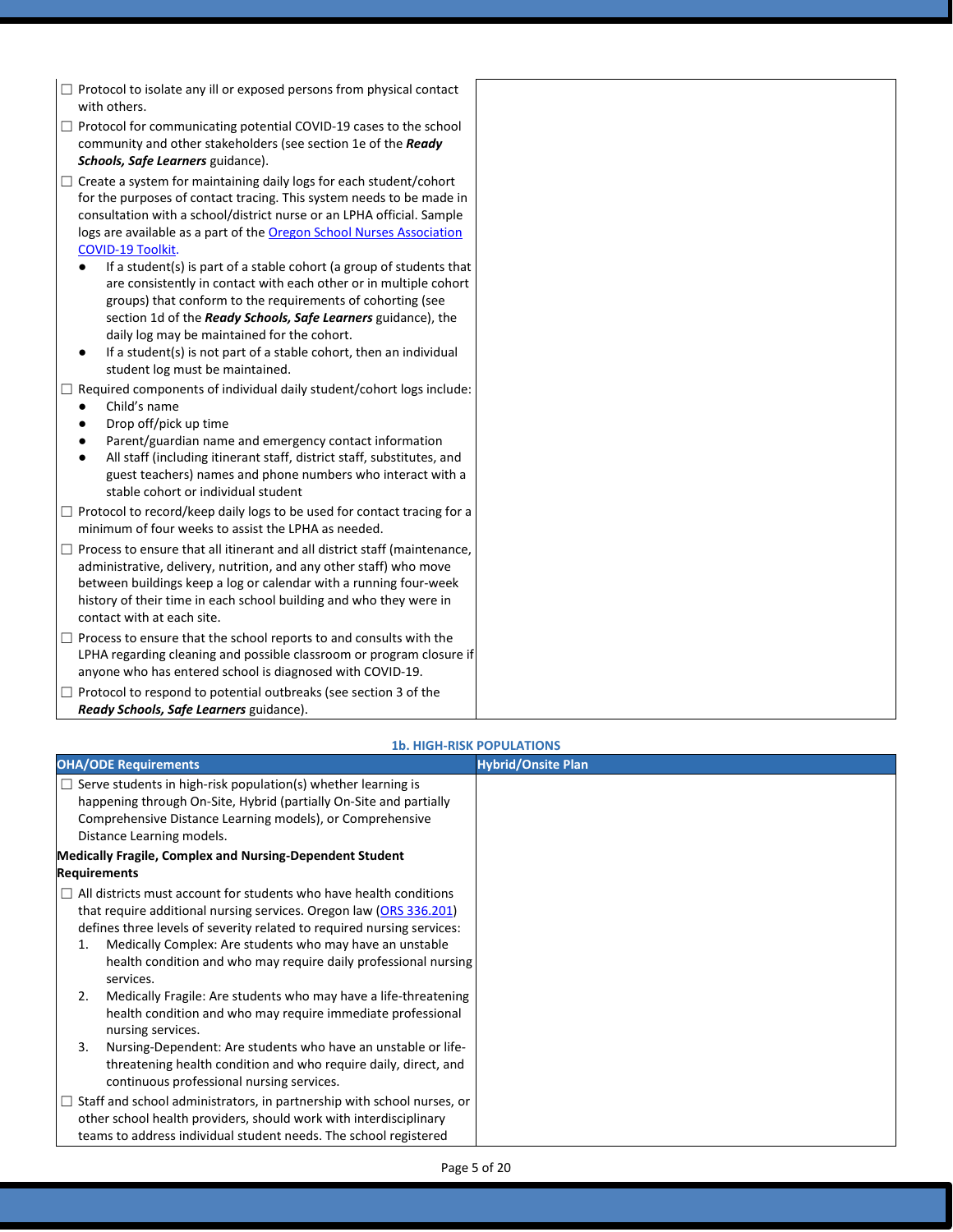nurse (RN) is responsible for nursing care provided to individual students as outlined in ODE guidance and state law:

- Communicate with parents and health care providers to determine return to school status and current needs of the student.
- Coordinate and update other health services the student may be receiving in addition to nursing services. This may include speech language pathology, occupational therapy, physical therapy, as well as behavioral and mental health services.
- Modify Health Management Plans, Care Plans, IEPs, or 504 or other student-level medical plans, as indicated, to address current health care considerations.
- The RN practicing in the school setting should be supported to remain up to date on current guidelines and access professional support such as evidence-based resources from the Oregon School Nurses Association.
- Service provision should consider health and safety as well as legal standards.
- Appropriate medical-grade personal protective equipment (PPE) should be made available to [nurses and other health providers.](https://www.oregon.gov/ode/students-and-family/healthsafety/Documents/Additional%20Considerations%20for%20Staff%20Working%20with%20Students%20with%20Complex%20Needs.pdf)
- Work with an interdisciplinary team to meet requirements of ADA and FAPE.
- High-risk individuals may meet criteria for exclusion during a local health crisis.
- Refer to updated state and national guidance and resources such as:
	- o U.S. Department of Education Supplemental Fact Sheet: Addressing the Risk of COVID-19 in Preschool, Elementary and Secondary Schools While Serving Children with Disabilities from March 21, 2020.
	- o ODE guidance updates for Special Education. Example from March 11, 2020.
	- o OAR 581-015-2000 Special Education, requires districts to provide 'school health services and school nurse services' as part of the 'related services' in order 'to assist a child with a disability to benefit from special education.'
	- o OAR 333-019-0010 Public Health: Investigation and Control of Diseases: General Powers and Responsibilities, outlines authority and responsibilities for school exclusion.

#### **1c. PHYSICAL DISTANCING**

| <b>OHA/ODE Requirements</b>                                                                                                                                                                                                                                                                                     | <b>Hybrid/Onsite Plan</b> |
|-----------------------------------------------------------------------------------------------------------------------------------------------------------------------------------------------------------------------------------------------------------------------------------------------------------------|---------------------------|
| $\Box$ Establish a minimum of 35 square feet per person when determining<br>room capacity. Calculate only with usable classroom space,<br>understanding that desks and room set-up will require use of all<br>space in the calculation. This also applies for professional<br>development and staff gatherings. |                           |
| $\Box$ Support physical distancing in all daily activities and instruction,<br>maintaining six feet between individuals to the maximum extent<br>possible.                                                                                                                                                      |                           |
| $\Box$ Minimize time standing in lines and take steps to ensure that six feet<br>of distance between students is maintained, including marking<br>spacing on floor, one-way traffic flow in constrained spaces, etc.                                                                                            |                           |
| $\Box$ Schedule modifications to limit the number of students in the<br>building (e.g., rotating groups by days or location, staggered<br>schedules to avoid hallway crowding and gathering).                                                                                                                   |                           |
| $\Box$ Plan for students who will need additional support in learning how to<br>maintain physical distancing requirements. Provide instruction; don't<br>employ punitive discipline.                                                                                                                            |                           |
| $\Box$ Staff should maintain physical distancing during all staff meetings and<br>conferences, or consider remote web-based meetings.                                                                                                                                                                           |                           |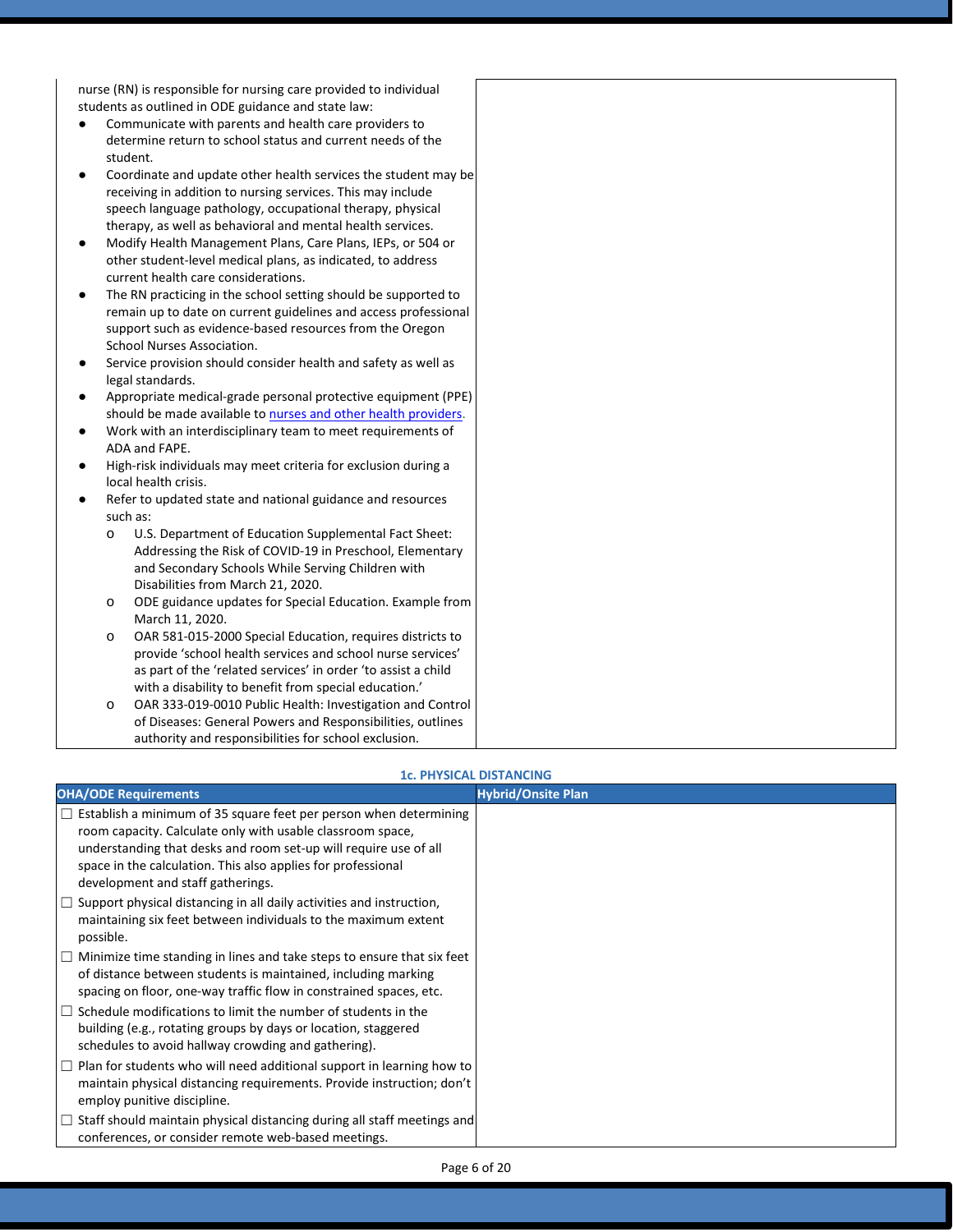| <b>1d. COHORTING</b>                                                                                                                                                                                                                                                                                                                      |                           |  |
|-------------------------------------------------------------------------------------------------------------------------------------------------------------------------------------------------------------------------------------------------------------------------------------------------------------------------------------------|---------------------------|--|
| <b>OHA/ODE Requirements</b>                                                                                                                                                                                                                                                                                                               | <b>Hybrid/Onsite Plan</b> |  |
| $\Box$ Where feasible, establish stable cohorts: groups should be no larger<br>than can be accommodated by the space available to provide 35<br>square feet per person, including staff.<br>The smaller the cohort, the less risk of spreading disease. As<br>cohort groups increase in size, the risk of spreading disease<br>increases. |                           |  |
| $\Box$ Students cannot be part of any single cohort, or part of multiple<br>cohorts that exceed a total of 100 people within the educational<br>week. Schools should plan to limit cohort sizes to allow for efficient<br>contact-tracing and minimal risk for exposure.                                                                  |                           |  |
| $\Box$ Each school must have a system for daily logs to ensure contract<br>tracing among the cohort (see section 1a of the Ready Schools, Safe<br>Learners guidance).                                                                                                                                                                     |                           |  |
| $\Box$ Minimize interaction between students in different stable cohorts<br>(e.g., access to restrooms, activities, common areas). Provide access<br>to All Gender/Gender Neutral restrooms.                                                                                                                                              |                           |  |
| $\Box$ Cleaning and disinfecting surfaces (e.g., desks, door handles, etc.)<br>must be maintained between multiple student uses, even in the<br>same cohort.                                                                                                                                                                              |                           |  |
| $\Box$ Design cohorts such that all students (including those protected<br>under ADA and IDEA) maintain access to general education, grade-<br>level academic content standards, and peers.                                                                                                                                               |                           |  |
| $\Box$ Staff who interact with multiple stable cohorts must wash/sanitize<br>their hands between interactions with different stable cohorts.                                                                                                                                                                                              |                           |  |

#### **1e. PUBLIC HEALTH COMMUNICATION**

| <b>OHA/ODE Requirements</b>                                                                                                                                                                                                                                     | <b>Hybrid/Onsite Plan</b> |
|-----------------------------------------------------------------------------------------------------------------------------------------------------------------------------------------------------------------------------------------------------------------|---------------------------|
| $\Box$ Communicate to staff at the start of On-Site instruction and at<br>periodic intervals explaining infection control measures that are<br>being implemented to prevent spread of disease.                                                                  |                           |
| Develop protocols for communicating with students, families and<br>$\perp$<br>staff who have come into close contact with a confirmed case.<br>The definition of exposure is being within 6 feet of a COVID-19<br>$\bullet$<br>case for 15 minutes (or longer). |                           |
| Develop protocols for communicating immediately with staff,<br>families, and the community when a new case(s) of COVID-19 is<br>diagnosed in students or staff members, including a description of<br>how the school or district is responding.                 |                           |
| $\Box$ Provide all information in languages and formats accessible to the<br>school community.                                                                                                                                                                  |                           |

#### **1f. ENTRY AND SCREENING**

| <b>OHA/ODE Requirements</b>                                                                                                                                                                                                                                                                                                                                                                                                                                                                                                                                                                                                                                               | <b>Hybrid/Onsite Plan</b> |
|---------------------------------------------------------------------------------------------------------------------------------------------------------------------------------------------------------------------------------------------------------------------------------------------------------------------------------------------------------------------------------------------------------------------------------------------------------------------------------------------------------------------------------------------------------------------------------------------------------------------------------------------------------------------------|---------------------------|
| $\Box$ Direct students and staff to stay home if they, or anyone in their<br>homes or community living spaces, have COVID-19 symptoms, or if<br>anyone in their home or community living spaces has COVID-19.<br>COVID-19 symptoms are as follows:<br>Primary symptoms of concern: cough, fever (temperature<br>greater than 100.4°F) or chills, shortness of breath, or difficulty<br>breathing.<br>Note that muscle pain, headache, sore throat, new loss of taste<br>or smell, diarrhea, nausea, vomiting, nasal congestion, and<br>runny nose are also symptoms often associated with COVID-19.<br>More information about COVID-19 symptoms is available from<br>CDC. |                           |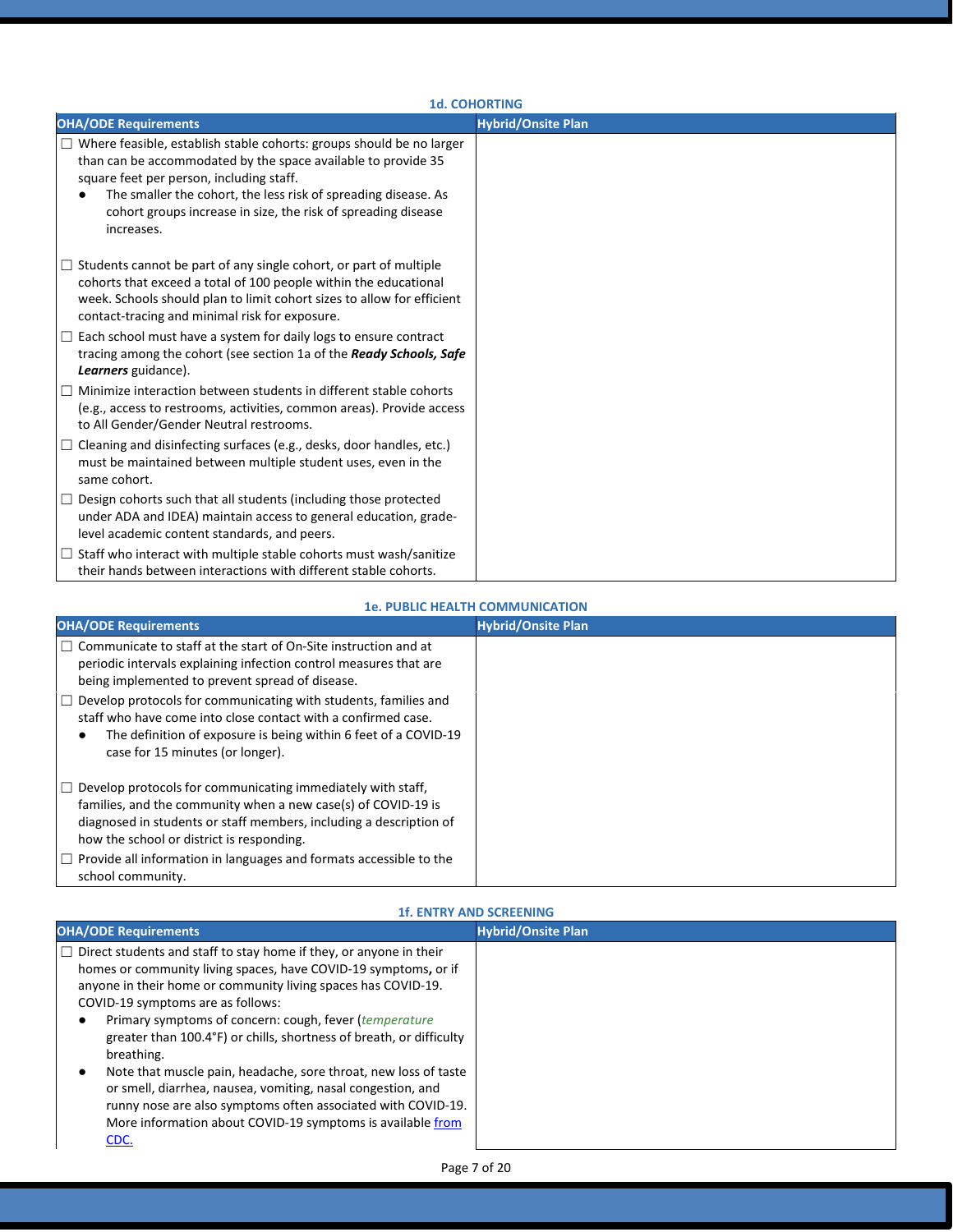| In addition to COVID-19 symptoms, students should be excluded               |
|-----------------------------------------------------------------------------|
| from school for signs of other infectious diseases, per existing            |
| school policy and protocols. See pages 9-12 of OHA/ODE                      |
| Communicable Disease Guidance.                                              |
| Emergency signs that require immediate medical attention:                   |
| Trouble breathing<br>$\circ$                                                |
| Persistent pain or pressure in the chest<br>$\circ$                         |
| New confusion or inability to awaken<br>$\circ$                             |
| Bluish lips or face (lighter skin); greyish lips or face (darker<br>$\circ$ |
| skin)                                                                       |
| Other severe symptoms<br>$\circ$                                            |
| Screen all students and staff for symptoms on entry to bus/school           |
| every day. This can be done visually and/or with confirmation from a        |
| parent/caregiver/guardian. Staff members can self-screen and attest         |
| to their own health.                                                        |
| Anyone displaying or reporting the primary symptoms of                      |
| concern must be isolated (see section 1i of the Ready Schools,              |
| Safe Learners guidance) and sent home as soon as possible. See              |
| table "Planning for COVID-19 Scenarios in Schools."                         |
| Additional guidance for nurses and health staff.                            |
|                                                                             |
| $\Box$ Follow LPHA advice on restricting from school any student or staff   |
| known to have been exposed (e.g., by a household member) to                 |
| COVID-19. See table "Planning for COVID-19 Scenarios in Schools."           |
| □ Staff or students with a chronic or baseline cough that has worsened      |
| or is not well-controlled with medication should be excluded from           |
| school. Do not exclude staff or students who have other symptoms            |
| that are chronic or baseline symptoms (e.g., asthma, allergies, etc.)       |
| from school.                                                                |
| Hand hygiene on entry to school every day: wash with soap and               |
| water for 20 seconds or use an alcohol-based hand sanitizer with 60-        |
| 95% alcohol.                                                                |

#### **1g. VISITORS/VOLUNTEERS**

| <b>OHA/ODE Requirements</b>                                                 | <b>Hybrid/Onsite Plan</b> |
|-----------------------------------------------------------------------------|---------------------------|
| $\Box$ Restrict non-essential visitors/volunteers.                          |                           |
| Examples of essential visitors include: DHS Child Protective                |                           |
| Services, Law Enforcement, etc.                                             |                           |
| Examples of non-essential visitors/volunteers include: Parent               |                           |
| Teacher Association (PTA), classroom volunteers, etc.                       |                           |
| $\Box$ Screen all visitors/volunteers for symptoms upon every entry.        |                           |
| Restrict from school property any visitor known to have been                |                           |
| exposed to COVID-19. See table "Planning for COVID-19 Scenarios in          |                           |
| Schools."                                                                   |                           |
| $\Box$ Visitors/volunteers must wash or sanitize their hands upon entry and |                           |
| exit.                                                                       |                           |
| Visitors/volunteers must maintain six-foot distancing, wear face            |                           |
| coverings, and adhere to all other provisions of this guidance.             |                           |

#### **1h. FACE COVERINGS, FACE SHIELDS, AND CLEAR PLASTIC BARRIERS**

| <b>OHA/ODE Requirements</b>                                                                                                                                                                                                       | <b>Hybrid/Onsite Plan</b> |
|-----------------------------------------------------------------------------------------------------------------------------------------------------------------------------------------------------------------------------------|---------------------------|
| $\Box$ Face coverings or face shields for all staff, contractors, other service<br>providers, or visitors or volunteers following CDC guidelines for Face<br>Coverings. Individuals may remove their face coverings while working |                           |
| alone in private offices.                                                                                                                                                                                                         |                           |
| $\Box$ Face coverings or face shields for all students in grades Kindergarten<br>and up following CDC guidelines for Face Coverings.                                                                                              |                           |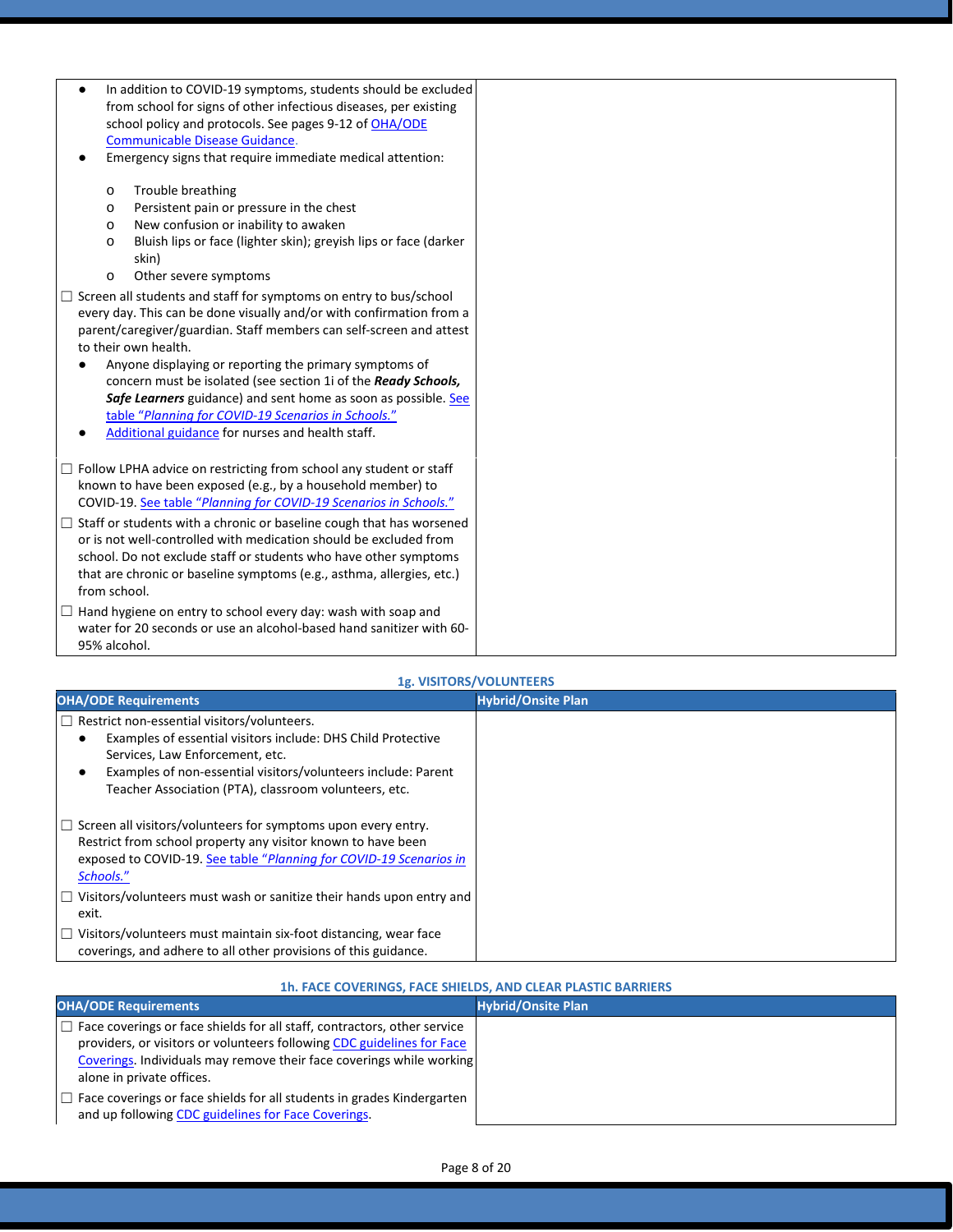- $\Box$  If a student removes a face covering, or demonstrates a need to remove the face covering for a short-period of time:
	- Provide space away from peers while the face covering is removed. In the classroom setting, an example could be a designated chair where a student can sit and take a 15 minute "sensory break;"
		- o Students should not be left alone or unsupervised;
		- Designated area or chair should be appropriately distanced from other students and of a material that is easily wiped down for disinfection after each use;
	- Provide additional instructional supports to effectively wear a face covering;
	- Provide students adequate support to re-engage in safely wearing a face covering;
	- Students cannot be discriminated against or disciplined for an inability to safely wear a face covering during the school day.
- $\Box$  Face masks for school RNs or other medical personnel when providing direct contact care and monitoring of staff/students displaying symptoms. School nurses should also wear appropriate Personal Protective Equipment (PPE) for their role.
	- [Additional guidance](https://www.oregon.gov/ode/students-and-family/healthsafety/Documents/Additional%20Considerations%20for%20Staff%20Working%20with%20Students%20with%20Complex%20Needs.pdf) for nurses and health staff.

#### **Protections under the ADA or IDEA**

- $\Box$  If any student requires an accommodation to meet the requirement for face coverings, districts and schools should limit the student's proximity to students and staff to the extent possible to minimize the possibility of exposure. Appropriate accommodations could include:
	- Offering different types of face coverings and face shields that may meet the needs of the student.
	- Spaces away from peers while the face covering is removed; students should not be left alone or unsupervised.
	- Short periods of the educational day that do not include wearing the face covering, while following the other health strategies to reduce the spread of disease;
	- Additional instructional supports to effectively wear a face covering;
- $\Box$  For students with existing medical conditions and a physician's orders to not wear face coverings, or other health related concerns, schools/districts **must not** deny any in-person instruction.
- $\Box$  Schools and districts must comply with the established IEP/504 plan prior to the closure of in-person instruction in March of 2020.
	- If a student eligible for, or receiving services under a 504/IEP, **cannot** wear a face covering due to the nature of the disability, the school or district must:
		- 1. Review the 504/IEP to ensure access to instruction in a manner comparable to what was originally established in the student's plan including on-site instruction with accommodations or adjustments.
		- 2. Placement determinations cannot be made due solely to the inability to wear a face covering.
		- 3. Plans should include updates to accommodations and modifications to support students.
	- Students protected under ADA/IDEA, who abstain from wearing a face covering, or students whose families determine the student will not wear a face covering, the school or district must: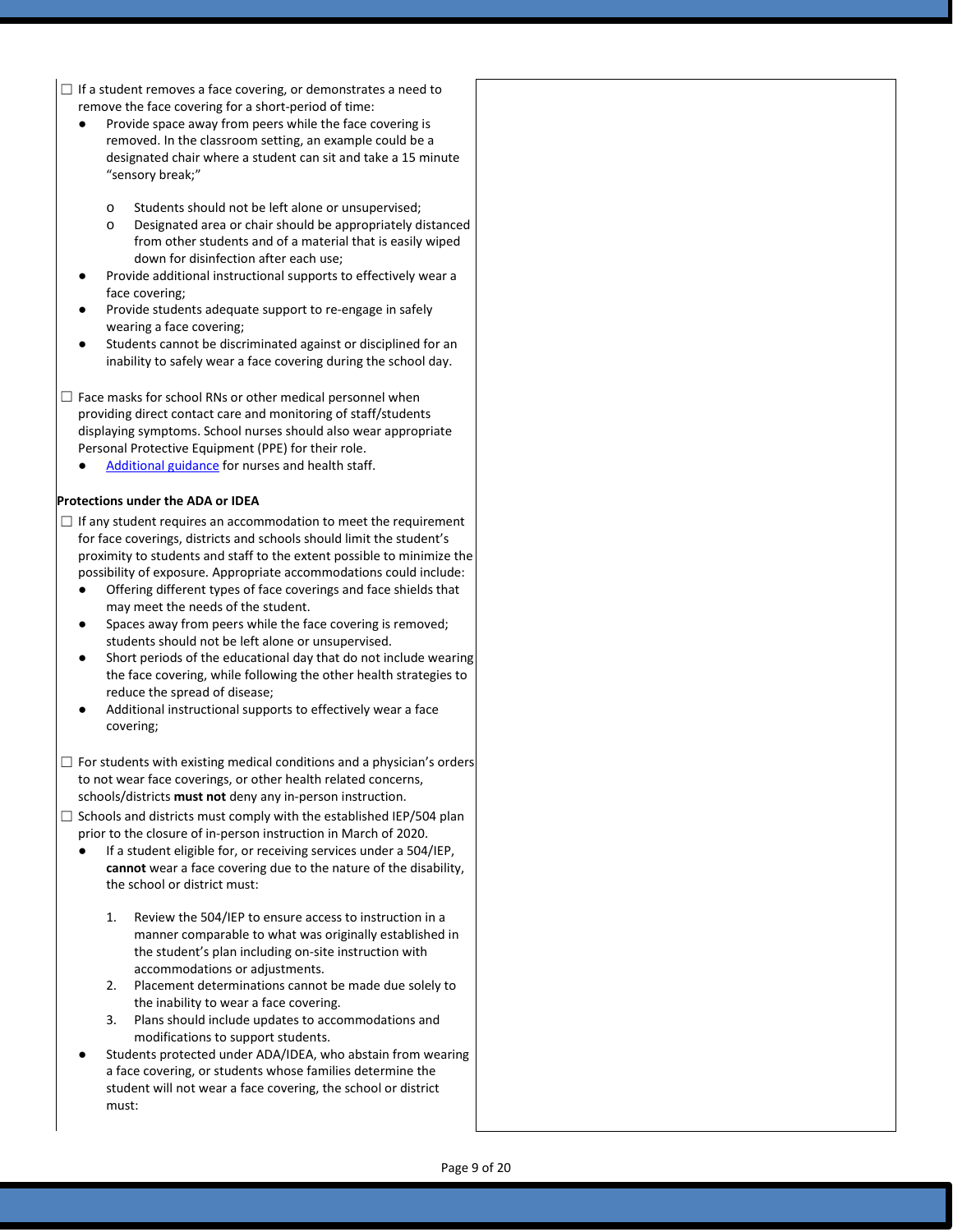- 1. Review the 504/IEP to ensure access to instruction in a manner comparable to what was originally established in the student's plan.
- 2. The team must determine that the disability is not prohibiting the student from meeting the requirement.
	- o If the team determines that the disability is prohibiting the student from meeting the requirement, follow the requirements for students eligible for, or receiving services under, a 504/IEP who cannot wear a face covering due to the nature of the disability,
	- o If a student's 504/IEP plan included supports/goals/instruction for behavior or social emotional learning, the school team must evaluate the student's plan prior to providing instruction through Comprehensive Distance Learning.
- 3. Hold a 504/IEP meeting to determine equitable access to educational opportunities which may include limited inperson instruction, on-site instruction with accommodations, or Comprehensive Distance Learning.
- $\Box$  For students not currently served under an IEP or 504, districts must consider whether or not student inability to consistently wear a face covering or face shield as required is due to a disability. Ongoing inability to meet this requirement may be evidence of the need for an evaluation to determine eligibility for support under IDEA or Section 504.
- □ If a staff member requires an accommodation for the face covering or face shield requirements, districts and schools should work to limit the staff member's proximity to students and staff to the extent possible to minimize the possibility of exposure.

#### **1i. ISOLATION AND QUARANTINE**

| <b>OHA/ODE Requirements</b>                                                                                                                                                                                                                                                                                                                                                                                                                                                                                                                                                                                                                                                                                                                                                                                                                                                                                     | <b>Hybrid/Onsite Plan</b> |
|-----------------------------------------------------------------------------------------------------------------------------------------------------------------------------------------------------------------------------------------------------------------------------------------------------------------------------------------------------------------------------------------------------------------------------------------------------------------------------------------------------------------------------------------------------------------------------------------------------------------------------------------------------------------------------------------------------------------------------------------------------------------------------------------------------------------------------------------------------------------------------------------------------------------|---------------------------|
| $\Box$ Protocols for exclusion and isolation for sick students and staff<br>whether identified at the time of bus pick-up, arrival to school, or at<br>any time during the school day.                                                                                                                                                                                                                                                                                                                                                                                                                                                                                                                                                                                                                                                                                                                          |                           |
| $\Box$ Protocols for screening students, as well as exclusion and isolation<br>protocols for sick students and staff identified at the time of arrival or<br>during the school day.<br>Work with school nurses, health care providers, or other staff<br>with expertise to determine necessary modifications to areas<br>where staff/students will be isolated. If two students present<br>COVID-19 symptoms at the same time, they must be isolated at<br>once. If separate rooms are not available, ensure that six feet<br>distance is maintained. Do not assume they have the same<br>illness.<br>Consider required physical arrangements to reduce risk of<br>٠<br>disease transmission.<br>Plan for the needs of generally well students who need<br>٠<br>medication or routine treatment, as well as students who may<br>show signs of illness.<br>Additional guidance for nurses and health staff.<br>٠ |                           |
| $\Box$ Students and staff who report or develop symptoms must be isolated<br>in a designated isolation area in the school, with adequate space and<br>staff supervision and symptom monitoring by a school nurse, other<br>school-based health care provider or school staff until they are able<br>to go home. Anyone providing supervision and symptom monitoring<br>must wear appropriate face covering or face shields.<br>School nurse and health staff in close contact with symptomatic<br>٠<br>individuals (less than 6 feet) should wear a medical-grade face<br>mask. Other Personal Protective Equipment (PPE) may be                                                                                                                                                                                                                                                                                |                           |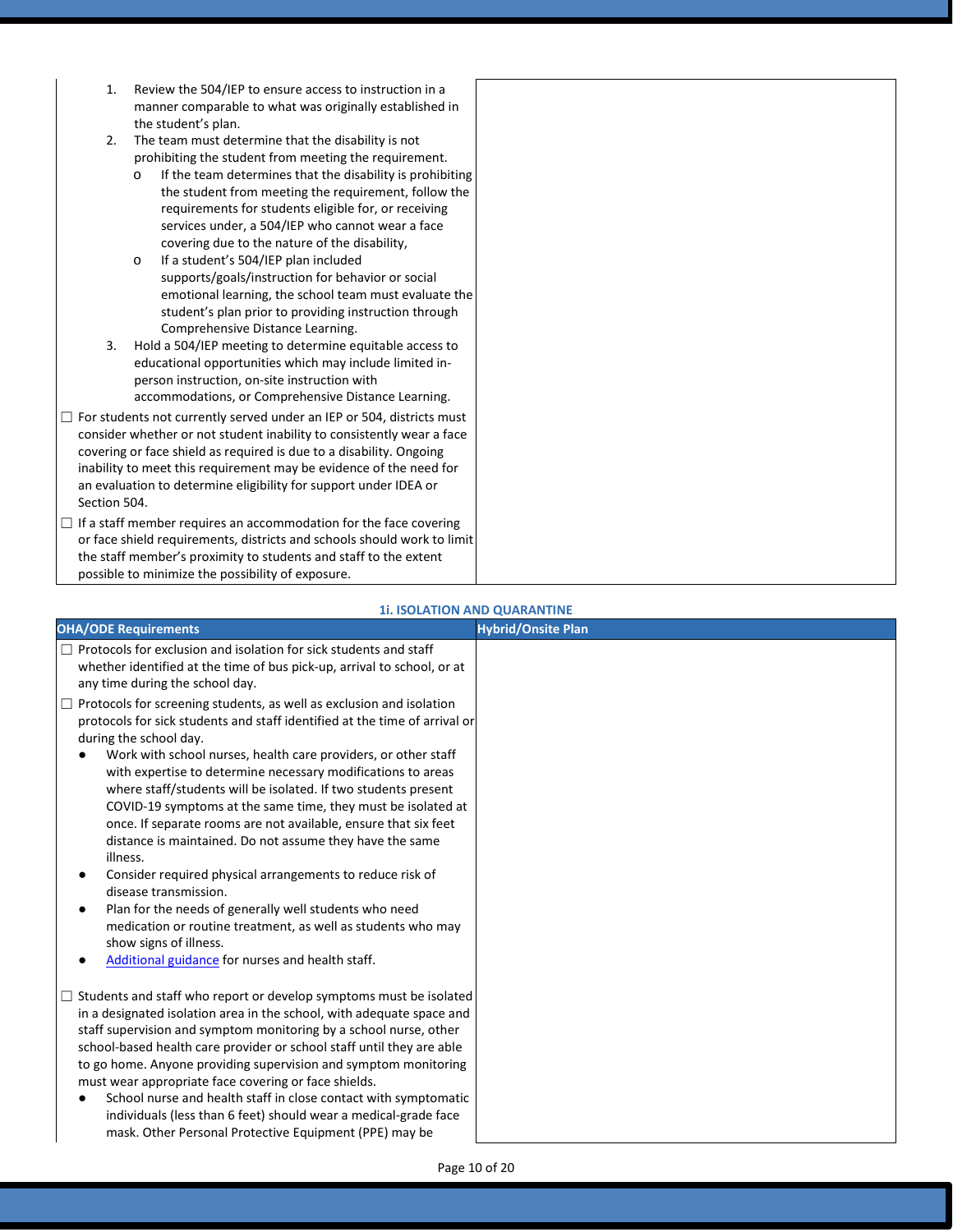needed depending on symptoms and care provided. Consult a nurse or health care professional regarding appropriate use of PPE. Any PPE used during care of a symptomatic individual should be properly removed and disposed of prior to exiting the care space.

- After removing PPE, hands should be immediately cleaned with soap and water for at least 20 seconds. If soap and water are not available, hands can be cleaned with an alcohol-based hand sanitizer that contains 60-95% alcohol.
- If able to do so safely, a symptomatic individual should wear a face covering.
- To reduce fear, anxiety, or shame related to isolation, provide a clear explanation of procedures, including use of PPE and handwashing.
- $\Box$  Establish procedures for safely transporting anyone who is sick to their home or to a health care facility.
- $\Box$  Staff and students who are ill must stay home from school and must be sent home if they become ill at school, particularly if they have COVID-19 symptoms. Refer to table in ["](https://www.oregon.gov/ode/students-and-family/healthsafety/Documents/Planning%20and%20Responding%20to%20COVID-19%20Scenarios%20in%20Schools%20August%202020.pdf)*[Planning for COVID-19](https://www.oregon.gov/ode/students-and-family/healthsafety/Documents/Planning%20and%20Responding%20to%20COVID-19%20Scenarios%20in%20Schools%20August%202020.pdf)  [Scenarios in Schools.](https://www.oregon.gov/ode/students-and-family/healthsafety/Documents/Planning%20and%20Responding%20to%20COVID-19%20Scenarios%20in%20Schools%20August%202020.pdf)*["](https://www.oregon.gov/ode/students-and-family/healthsafety/Documents/Planning%20and%20Responding%20to%20COVID-19%20Scenarios%20in%20Schools%20August%202020.pdf)
- □ Involve school nurses, School Based Health Centers, or staff with related experience (Occupational or Physical Therapists) in development of protocols and assessment of symptoms (where staffing exists).
- $\Box$  Record and monitor the students and staff being isolated or sent home for the LPHA review.



# **2. Facilities and School Operations**

Some activities and areas will have a higher risk for spread (e.g., band, choir, science labs, locker rooms). When engaging in these activities within the school setting, schools will need to consider additional physical distancing or conduct the activities outside (where feasible). Additionally, schools should consider sharing explicit risk statements for instructional and extra-curricular activities requiring additional considerations (see section 5f of the *Ready Schools, Safe Learners* guidance).

| <b>2a. ENROLLMENT</b>                                                                                                                                                                                                                                                                                                                                                                                                                                                                                                                                                                                                                                                                                                                                                                                                                                                                                                    | (Note: Section 2a does not apply to private schools.) |
|--------------------------------------------------------------------------------------------------------------------------------------------------------------------------------------------------------------------------------------------------------------------------------------------------------------------------------------------------------------------------------------------------------------------------------------------------------------------------------------------------------------------------------------------------------------------------------------------------------------------------------------------------------------------------------------------------------------------------------------------------------------------------------------------------------------------------------------------------------------------------------------------------------------------------|-------------------------------------------------------|
| <b>OHA/ODE Requirements</b>                                                                                                                                                                                                                                                                                                                                                                                                                                                                                                                                                                                                                                                                                                                                                                                                                                                                                              | <b>Hybrid/Onsite Plan</b>                             |
| $\Box$ Enroll all students (including foreign exchange students) following the<br>standard Oregon Department of Education guidelines.<br>$\Box$ The temporary suspension of the 10-day drop rule does not change<br>the rules for the initial enrollment date for students:<br>The ADM enrollment date for a student is the first day of the<br>student's actual attendance.<br>A student with fewer than 10 days of absence at the beginning<br>of the school year may be counted in membership prior to the<br>first day of attendance, but not prior to the first calendar day of<br>the school year.<br>If a student does not attend during the first 10 session days of<br>school, the student's ADM enrollment date must reflect the<br>student's actual first day of attendance.<br>Students who were anticipated to be enrolled, but who do not<br>attend at any time must not be enrolled and submitted in ADM. |                                                       |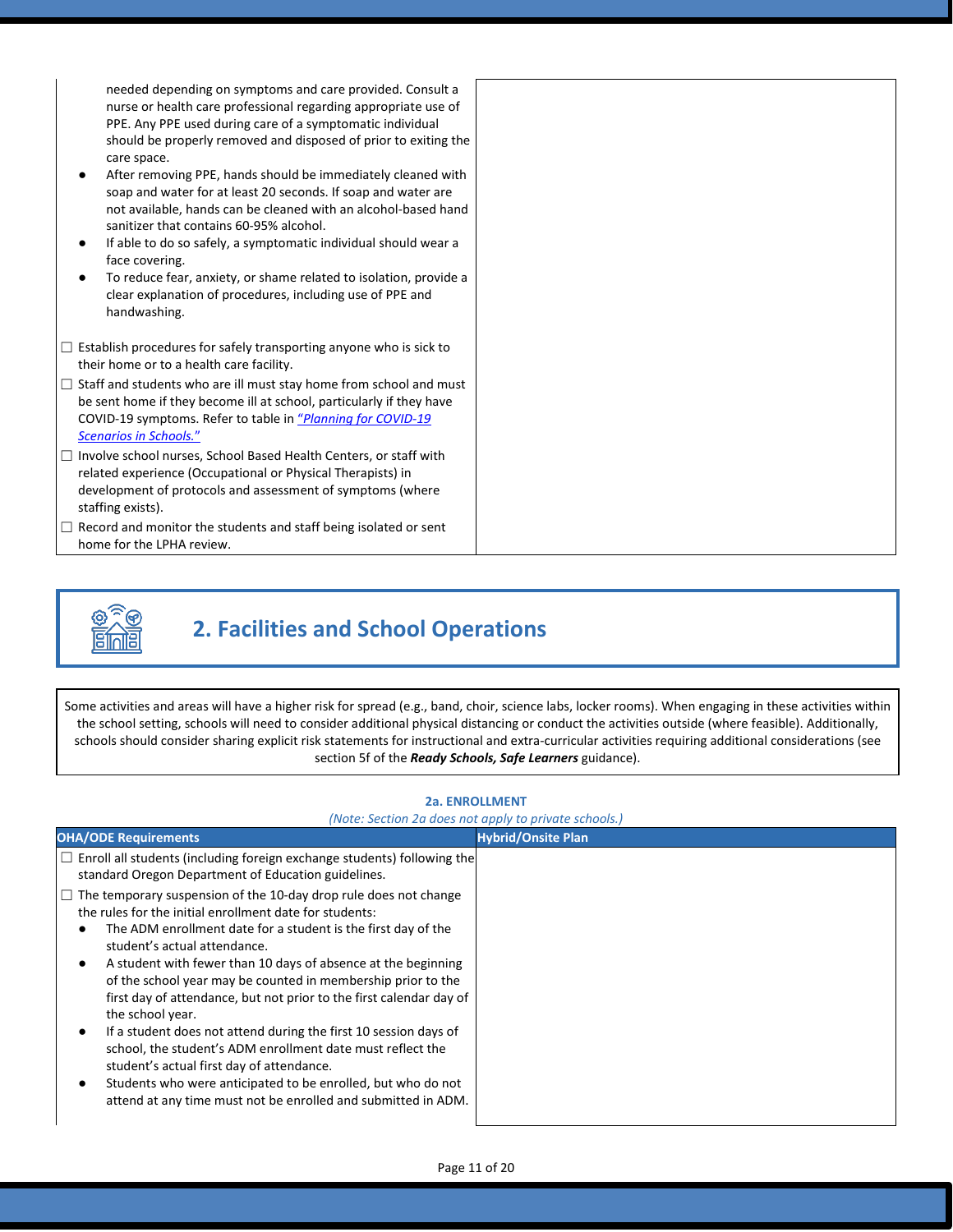| $\Box$ If a student has stopped attending for 10 or more days, districts must<br>continue to try to engage the student. At a minimum, districts must<br>attempt to contact these students and their families weekly to either<br>encourage attendance or receive confirmation that the student has<br>transferred or has withdrawn from school. This includes students<br>who were scheduled to start the school year, but who have not yet<br>attended. |  |
|----------------------------------------------------------------------------------------------------------------------------------------------------------------------------------------------------------------------------------------------------------------------------------------------------------------------------------------------------------------------------------------------------------------------------------------------------------|--|
| $\Box$ When enrolling a student from another school, schools must request<br>documentation from the prior school within 10 days of enrollment<br>per OAR 581-021-0255 to make all parties aware of the transfer.<br>Documentation obtained directly from the family does not relieve<br>the school of this responsibility. After receiving documentation from<br>another school that a student has enrolled, drop that student from<br>your roll.        |  |
| $\Box$ Design attendance policies to account for students who do not<br>attend in-person due to student or family health and safety concerns.                                                                                                                                                                                                                                                                                                            |  |
| $\Box$ When a student has a pre-excused absence or COVID-19 absence, the<br>school district should reach out to offer support at least weekly until<br>the student has resumed their education.                                                                                                                                                                                                                                                          |  |
| $\Box$ When a student is absent beyond 10 days and meets the criteria for<br>continued enrollment due to the temporary suspension of the 10 day<br>drop rule, continue to count them as absent for those days and<br>include those days in your Cumulative ADM reporting.                                                                                                                                                                                |  |

#### **2b. ATTENDANCE**

#### *(Note: Section 2b does not apply to private schools.)*

| <b>OHA/ODE Requirements</b>                                                                                                                                                                                                                                                                                                                                                                                                                                                      | <b>Hybrid/Onsite Plan</b> |
|----------------------------------------------------------------------------------------------------------------------------------------------------------------------------------------------------------------------------------------------------------------------------------------------------------------------------------------------------------------------------------------------------------------------------------------------------------------------------------|---------------------------|
| $\Box$ Grades K-5 (self-contained): Attendance must be taken at least once<br>per day for all students enrolled in school, regardless of the<br>instructional model (On-Site, Hybrid, Comprehensive Distance<br>Learning, online schools).                                                                                                                                                                                                                                       |                           |
| $\Box$ Grades 6-12 (individual subject): Attendance must be taken at least<br>once for each scheduled class that day for all students enrolled in<br>school, regardless of the instructional model (On-Site, Hybrid,<br>Comprehensive Distance Learning, online schools).                                                                                                                                                                                                        |                           |
| $\Box$ Alternative Programs: Some students are reported in ADM as<br>enrolled in a non-standard program (such as tutorial time), with<br>hours of instruction rather than days present and days absent.<br>Attendance must be taken at least once for each scheduled<br>interaction with each student, so that local systems can track the<br>student's attendance and engagement. Reported hours of instruction<br>continue to be those hours in which the student was present. |                           |
| $\Box$ Online schools that previously followed a two check-in per week<br>attendance process must follow the Comprehensive Distance<br>Learning requirements for checking and reporting attendance.                                                                                                                                                                                                                                                                              |                           |
| $\Box$ Provide families with clear and concise descriptions of student<br>attendance and participation expectations as well as family<br>involvement expectations that take into consideration the home<br>environment, caregiver's work schedule, and mental/physical health.                                                                                                                                                                                                   |                           |

#### **2c. TECHNOLOGY**

| <b>OHA/ODE Requirements</b>                                               | <b>Hybrid/Onsite Plan</b> |
|---------------------------------------------------------------------------|---------------------------|
| $\Box$ Update procedures for district-owned or school-owned devices to    |                           |
| match cleaning requirements (see section 2d of the <b>Ready Schools</b> , |                           |
| Safe Learners guidance).                                                  |                           |
| $\Box$ Procedures for return, inventory, updating, and redistributing     |                           |
| district-owned devices must meet physical distancing requirements.        |                           |

### **2d. SCHOOL SPECIFIC FUNCTIONS/FACILITY FEATURES OHA/ODE Requirements Hybrid/Onsite Plan**

Page 12 of 20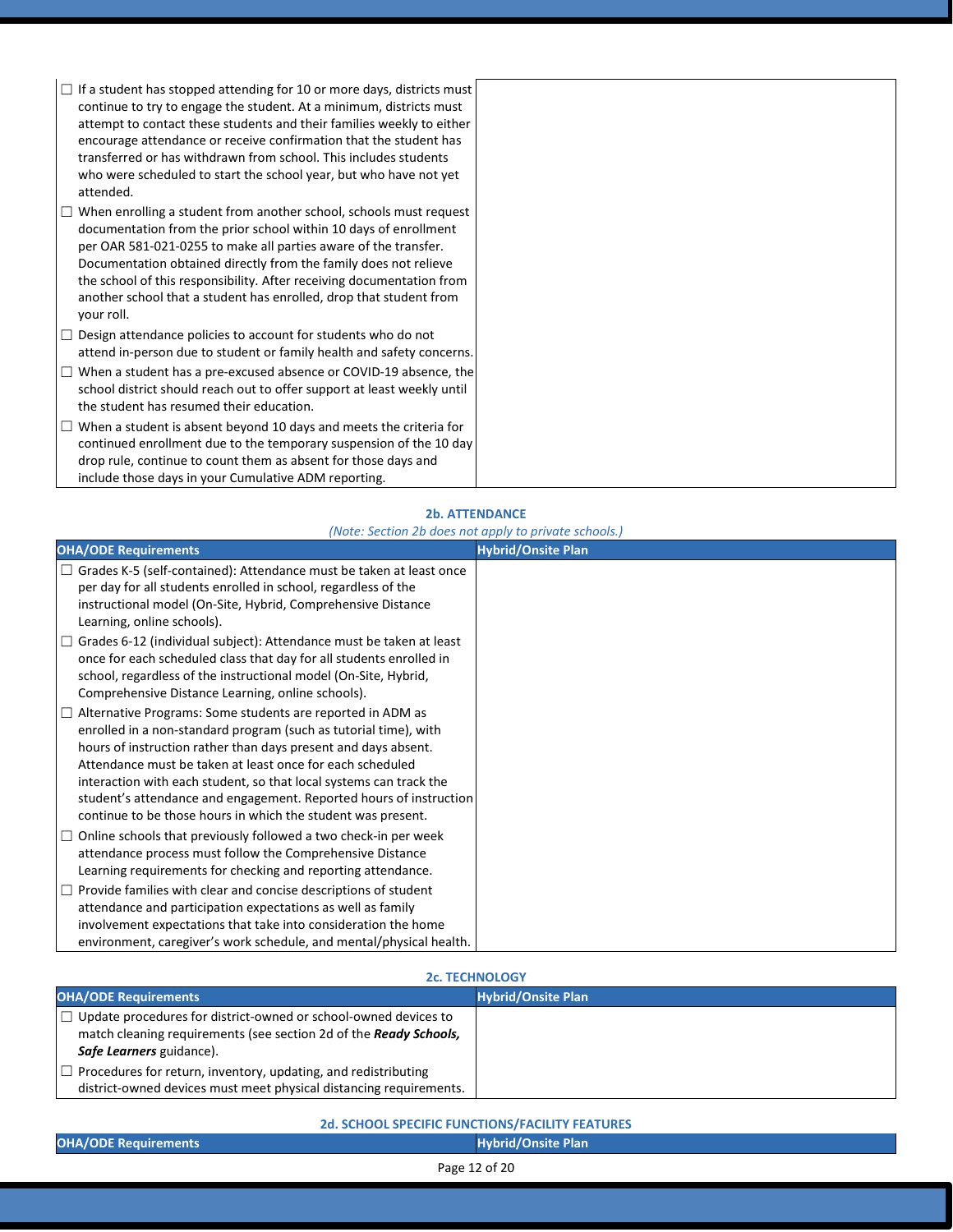| $\Box$ Handwashing: All people on campus should be advised and<br>encouraged to wash their hands frequently.                                                   | Handwashing:                 |
|----------------------------------------------------------------------------------------------------------------------------------------------------------------|------------------------------|
| $\Box$ <b>Equipment:</b> Develop and use sanitizing protocols for all equipment<br>used by more than one individual or purchase equipment for                  | Equipment:                   |
| individual use.                                                                                                                                                | Events:                      |
| $\Box$ Events: Cancel, modify, or postpone field trips, assemblies, athletic<br>events, practices, special performances, school-wide parent meetings           | <b>Transitions/Hallways:</b> |
| and other large gatherings to meet requirements for physical<br>distancing.                                                                                    | <b>Personal Property:</b>    |
| $\Box$ Transitions/Hallways: Limit transitions to the extent possible. Create<br>hallway procedures to promote physical distancing and minimize<br>gatherings. |                              |
| $\Box$ Personal Property: Establish policies for personal property being<br>brought to school (e.g., refillable water bottles, school supplies,                |                              |
| headphones/earbuds, cell phones, books, instruments, etc.). If<br>personal items are brought to school, they must be labeled prior to                          |                              |
| entering school and use should be limited to the item owner.                                                                                                   |                              |

| <b>OHA/ODE Requirements</b>                                                                                                                                                                                                                                                                                                                                                                                                                                | <b>Hybrid/Onsite Plan</b> |
|------------------------------------------------------------------------------------------------------------------------------------------------------------------------------------------------------------------------------------------------------------------------------------------------------------------------------------------------------------------------------------------------------------------------------------------------------------|---------------------------|
| $\Box$ Physical distancing, stable cohorts, square footage, and cleaning<br>requirements must be maintained during arrival and dismissal<br>procedures.                                                                                                                                                                                                                                                                                                    |                           |
| $\Box$ Create schedule(s) and communicate staggered arrival and/or<br>dismissal times.                                                                                                                                                                                                                                                                                                                                                                     |                           |
| $\Box$ Assign students or cohorts to an entrance; assign staff member(s) to<br>conduct visual screenings (see section 1f of the Ready Schools, Safe<br>Learners guidance).                                                                                                                                                                                                                                                                                 |                           |
| $\Box$ Ensure accurate sign-in/sign-out protocols to help facilitate contact<br>tracing by the LPHA. Sign-in procedures are not a replacement for<br>entrance and screening requirements. Students entering school after<br>arrival times must be screened for the primary symptoms of concern.<br>Eliminate shared pen and paper sign-in/sign-out sheets.<br>Ensure hand sanitizer is available if signing children in or out on<br>an electronic device. |                           |
| Ensure alcohol-based hand sanitizer (with 60-95% alcohol) dispensers<br>$\perp$<br>are easily accessible near all entry doors and other high-traffic areas.<br>Establish and clearly communicate procedures for keeping caregiver<br>drop-off/pick-up as brief as possible.                                                                                                                                                                                |                           |

| 2f. CLASSROOMS/REPURPOSED LEARNING SPACES                                                                                                                                                                                                                                                                                                                                                                                                                                 |                               |
|---------------------------------------------------------------------------------------------------------------------------------------------------------------------------------------------------------------------------------------------------------------------------------------------------------------------------------------------------------------------------------------------------------------------------------------------------------------------------|-------------------------------|
| <b>OHA/ODE Requirements</b>                                                                                                                                                                                                                                                                                                                                                                                                                                               | <b>Hybrid/Onsite Plan</b>     |
| $\Box$ Seating: Rearrange student desks and other seat spaces so that staff $\vert \bullet \vert$<br>and students' physical bodies are six feet apart to the maximum                                                                                                                                                                                                                                                                                                      | Seating:<br><b>Materials:</b> |
| extent possible while also maintaining 35 square feet per person;<br>assign seating so students are in the same seat at all times.                                                                                                                                                                                                                                                                                                                                        |                               |
| $\Box$ Materials: Avoid sharing of community supplies when possible (e.g.,<br>scissors, pencils, etc.). Clean these items frequently. Provide hand<br>sanitizer and tissues for use by students and staff.                                                                                                                                                                                                                                                                | Handwashing:                  |
| $\Box$ Handwashing: Remind students (with signage and regular verbal<br>reminders from staff) of the utmost importance of hand hygiene and<br>respiratory etiquette. Respiratory etiquette means covering coughs<br>and sneezes with an elbow or a tissue. Tissues should be disposed of<br>in a garbage can, then hands washed or sanitized immediately.<br>Wash hands with soap and water for 20 seconds or use an<br>alcohol-based hand sanitizer with 60-95% alcohol. |                               |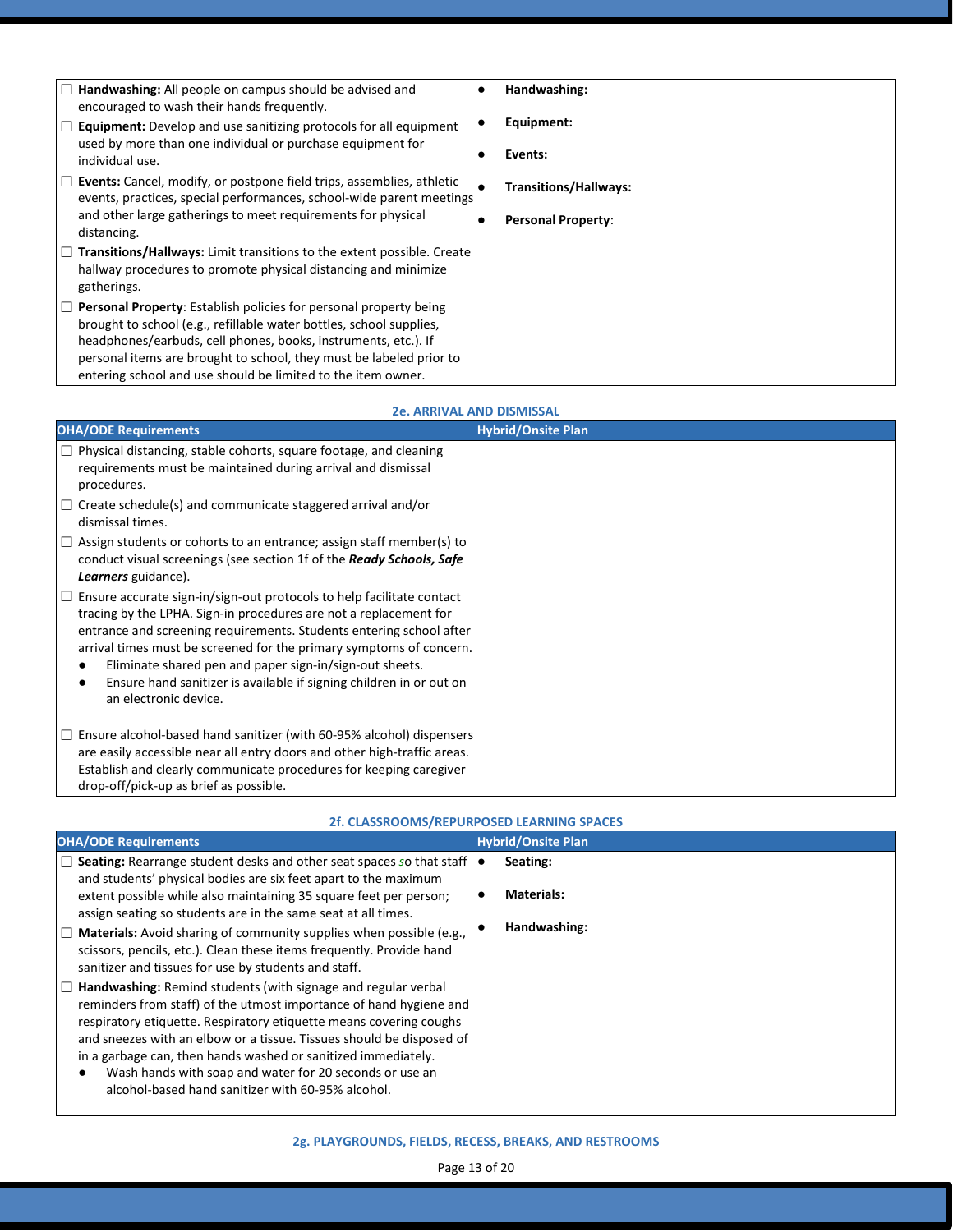| <b>OHA/ODE Requirements</b>                                                                                                                                                                                                      | <b>Hybrid/Onsite Plan</b> |
|----------------------------------------------------------------------------------------------------------------------------------------------------------------------------------------------------------------------------------|---------------------------|
| $\Box$ Keep school playgrounds closed to the general public until park<br>playground equipment and benches reopen in the community (see<br>Oregon Health Authority's Specific Guidance for Outdoor Recreation<br>Organizations). |                           |
| $\Box$ After using the restroom students must wash hands with soap and<br>water for 20 seconds. Soap must be made available to students and<br>staff.                                                                            |                           |
| $\Box$ Before and after using playground equipment, students must wash<br>hands with soap and water for 20 seconds or use an alcohol-based<br>hand sanitizer with 60-95% alcohol.                                                |                           |
| $\Box$ Designate playground and shared equipment solely for the use of one<br>cohort at a time. Disinfect at least daily or between use as much as<br>possible in accordance with CDC guidance.                                  |                           |
| $\Box$ Cleaning requirements must be maintained (see section 2j of the<br>Ready Schools, Safe Learners guidance).                                                                                                                |                           |
| $\Box$ Maintain physical distancing requirements, stable cohorts, and<br>square footage requirements.                                                                                                                            |                           |
| $\Box$ Provide signage and restrict access to outdoor equipment (including<br>sports equipment, etc.).                                                                                                                           |                           |
| $\Box$ Design recess activities that allow for physical distancing and<br>maintenance of stable cohorts.                                                                                                                         |                           |
| $\Box$ Clean all outdoor equipment at least daily or between use as much as<br>possible in accordance with CDC guidance.                                                                                                         |                           |
| $\Box$ Limit staff rooms, common staff lunch areas, elevators and<br>workspaces to single person usage at a time, maintaining six feet of<br>distance between adults.                                                            |                           |

#### **2h. MEAL SERVICE/NUTRITION**

| <b>OHA/ODE Requirements</b>                                                                                                                                                                                                                                                           | <b>Hybrid/Onsite Plan</b> |
|---------------------------------------------------------------------------------------------------------------------------------------------------------------------------------------------------------------------------------------------------------------------------------------|---------------------------|
| $\Box$ Include meal services/nutrition staff in planning for school reentry.                                                                                                                                                                                                          |                           |
| $\Box$ Prohibit self-service buffet-style meals.                                                                                                                                                                                                                                      |                           |
| $\Box$ Prohibit sharing of food and drinks among students and/or staff.                                                                                                                                                                                                               |                           |
| $\Box$ At designated meal or snack times, students may remove their face<br>coverings to eat or drink but must maintain six feet of physical<br>distance from others, and must put face coverings back on after<br>finishing the meal or snack.                                       |                           |
| $\Box$ Staff serving meals and students interacting with staff at mealtimes<br>must wear face shields or face covering (see section 1h of the Ready<br>Schools, Safe Learners guidance).                                                                                              |                           |
| □ Students must wash hands with soap and water for 20 seconds or use<br>an alcohol-based hand sanitizer with 60-95% alcohol before meals<br>and should be encouraged to do so after.                                                                                                  |                           |
| $\Box$ Appropriate daily cleaning of meal items (e.g., plates, utensils,<br>transport items).                                                                                                                                                                                         |                           |
| $\Box$ Cleaning and sanitizing of meal touch-points and meal counting<br>system between stable cohorts.                                                                                                                                                                               |                           |
| $\Box$ Adequate cleaning and disinfection of tables between meal periods.                                                                                                                                                                                                             |                           |
| $\Box$ Since staff must remove their face coverings during eating and<br>drinking, staff should eat snacks and meals independently, and not in<br>staff rooms when other people are present. Consider staggering<br>times for staff breaks, to prevent congregation in shared spaces. |                           |

#### **2i. TRANSPORTATION**

| <b>OHA/ODE Requirements</b>                                                                                                    | <b>Hybrid/Onsite Plan</b> |
|--------------------------------------------------------------------------------------------------------------------------------|---------------------------|
| $\Box$ Include transportation departments (and associated contracted<br>providers, if used) in planning for return to service. |                           |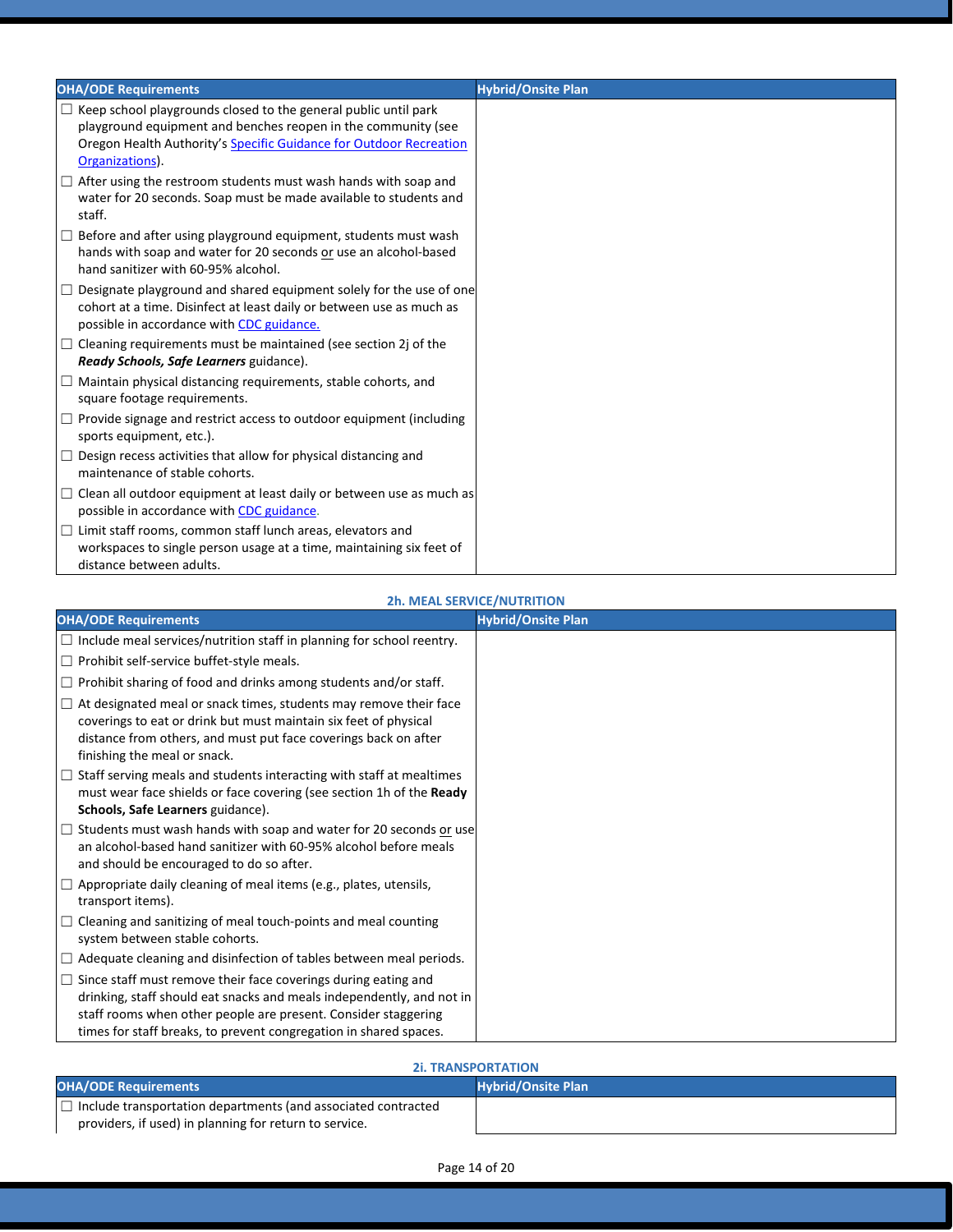- $\Box$  Buses are cleaned frequently. Conduct targeted cleanings between routes, with a focus on disinfecting frequently touched surfaces of the bus (see section 2j of the *Ready Schools, Safe Learners* guidance).
- $\Box$  Develop protocol for loading/unloading that includes visual screening for students exhibiting symptoms and logs for contact-tracing. This should be done at the time of arrival and departure.
	- If a student displays COVID-19 symptoms, provide a face shield or face covering (unless they are already wearing one) and keep six feet away from others. Continue transporting the student.
		- o The symptomatic student should be seated in the first row of the bus during transportation, and multiple windows should be opened to allow for fresh air circulation, if feasible.
		- o The symptomatic student should leave the bus first. After all students exit the bus, the seat and surrounding surfaces should be cleaned and disinfected.
	- If arriving at school, notify staff to begin isolation measures.
		- o If transporting for dismissal and the student displays an onset of symptoms, notify the school.
- $\Box$  Consult with parents/guardians of students who may require additional support (e.g., students who experience a disability and require specialized transportation as a related service) to appropriately provide service.
- □ Drivers wear face shields or face coverings when not actively driving and operating the bus.
- $\Box$  Inform parents/guardians of practical changes to transportation service (i.e., physical distancing at bus stops and while loading/unloading, potential for increased route time due to additional precautions, sanitizing practices, and face coverings).
- $\Box$  Face coverings or face shields for all students in grades Kindergarten and up followin[g CDC guidelines a](https://www.cdc.gov/coronavirus/2019-ncov/prevent-getting-sick/diy-cloth-face-coverings.html)pplying the guidance in section 1h of the *Ready Schools, Safe Learners* guidance to transportation settings.

#### **2j. CLEANING, DISINFECTION, AND VENTILATION**

| <b>OHA/ODE Requirements</b>                                                                                                                                                                                                                                                                                                                                                                             | <b>Hybrid/Onsite Plan</b> |
|---------------------------------------------------------------------------------------------------------------------------------------------------------------------------------------------------------------------------------------------------------------------------------------------------------------------------------------------------------------------------------------------------------|---------------------------|
| $\Box$ Clean, sanitize, and disinfect frequently touched surfaces (e.g. door<br>handles, sink handles, drinking fountains, transport vehicles) and<br>shared objects (e.g., toys, games, art supplies) between uses multiple<br>times per day. Maintain clean and disinfected (CDC guidance)<br>environments, including classrooms, cafeteria settings and<br>restrooms.                                |                           |
| $\Box$ Clean and disinfect playground equipment at least daily or between<br>use as much as possible in accordance with CDC guidance.                                                                                                                                                                                                                                                                   |                           |
| $\Box$ Apply disinfectants safely and correctly following labeling direction as<br>specified by the manufacturer. Keep these products away from<br>students.                                                                                                                                                                                                                                            |                           |
| $\Box$ To reduce the risk of asthma, choose disinfectant products on the<br>EPA List N with asthma-safer ingredients (e.g. hydrogen peroxide,<br>citric acid, or lactic acid) and avoid products that mix these with<br>asthma-causing ingredients like peroxyacetic acid, sodium<br>hypochlorite (bleach), or quaternary ammonium compounds.                                                           |                           |
| Schools with HVAC systems should evaluate the system to minimize<br>indoor air recirculation (thus maximizing fresh outdoor air) to the<br>extent possible. Schools that do not have mechanical ventilation<br>systems should, to the extent possible, increase natural ventilation by<br>opening windows and doors before students arrive and after<br>students leave, and while students are present. |                           |
| $D = -4E - 620$                                                                                                                                                                                                                                                                                                                                                                                         |                           |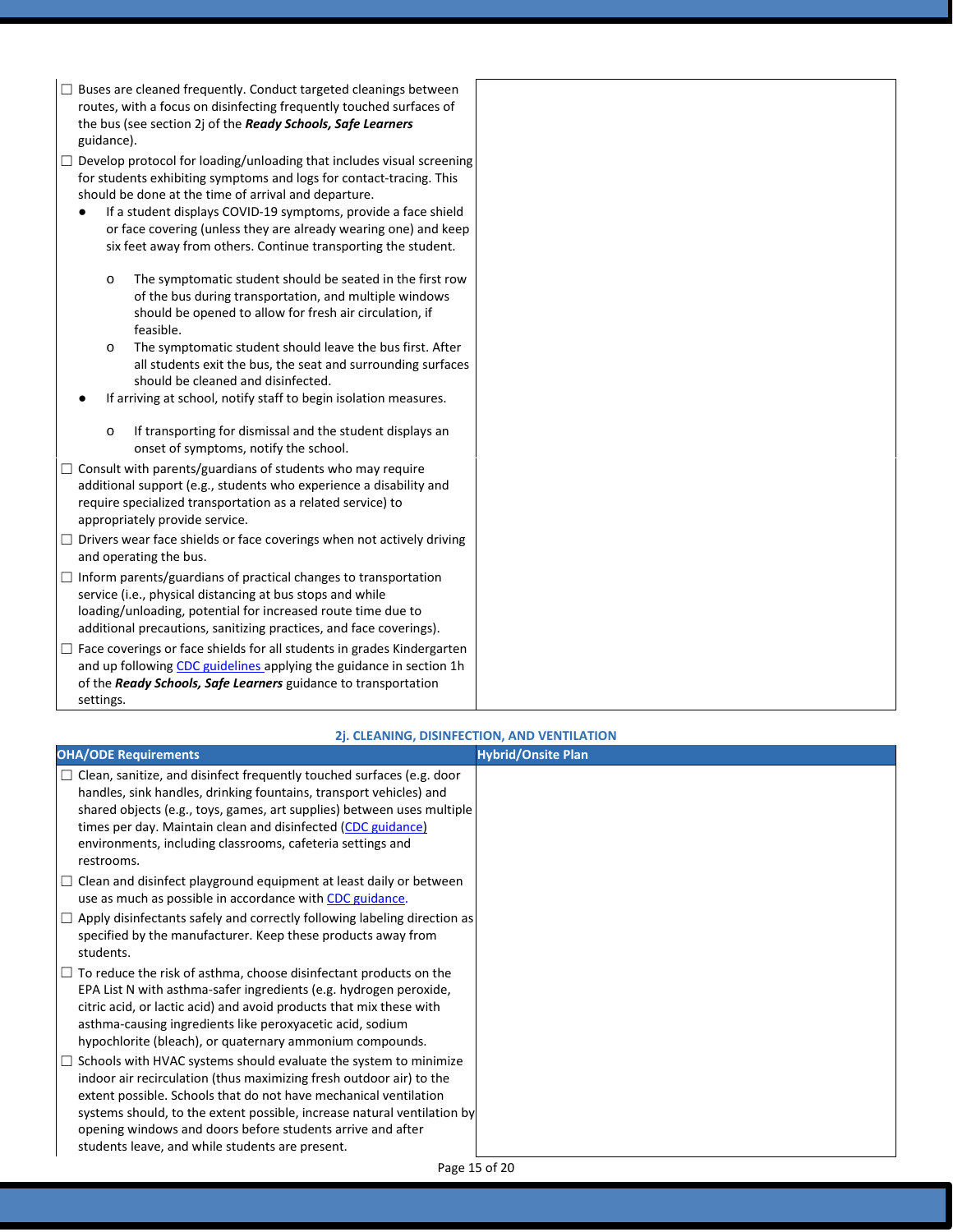| $\Box$ Consider running ventilation systems continuously and changing the<br>filters more frequently. Do not use fans if they pose a safety or health<br>risk, such as increasing exposure to pollen/allergies or exacerbating<br>asthma symptoms. Consider using window fans or box fans<br>positioned in open windows to blow fresh outdoor air into the<br>classroom via one window, and indoor air out of the classroom via<br>another window. Fans should not be used in rooms with closed<br>windows and doors, as this does not allow for fresh air to circulate. |  |
|--------------------------------------------------------------------------------------------------------------------------------------------------------------------------------------------------------------------------------------------------------------------------------------------------------------------------------------------------------------------------------------------------------------------------------------------------------------------------------------------------------------------------------------------------------------------------|--|
| $\Box$ Consider the need for increased ventilation in areas where students<br>with special health care needs receive medication or treatments.                                                                                                                                                                                                                                                                                                                                                                                                                           |  |
| $\Box$ Facilities should be cleaned and disinfected at least daily to prevent<br>transmission of the virus from surfaces (see CDC's guidance on<br>disinfecting public spaces).                                                                                                                                                                                                                                                                                                                                                                                          |  |
| $\Box$ Consider modification or enhancement of building ventilation where<br>feasible (see CDC's guidance on ventilation and filtration and<br>American Society of Heating, Refrigerating, and Air-Conditioning<br>Engineers' guidance).                                                                                                                                                                                                                                                                                                                                 |  |

#### **2k. HEALTH SERVICES**

| <b>OHA/ODE Requirements</b>                                                                                                                                                                                                                                                                                                                                                                                                                        | <b>Hybrid/Onsite Plan</b> |
|----------------------------------------------------------------------------------------------------------------------------------------------------------------------------------------------------------------------------------------------------------------------------------------------------------------------------------------------------------------------------------------------------------------------------------------------------|---------------------------|
| □ OAR 581-022-2220 Health Services, requires districts to "maintain a<br>prevention-oriented health services program for all students"<br>including space to isolate sick students and services for students with<br>special health care needs. While OAR 581-022-2220 does not apply to<br>private schools, private schools must provide a space to isolate sick<br>students and provide services for students with special health care<br>needs. |                           |
| $\Box$ Licensed, experienced health staff should be included on teams to<br>determine district health service priorities. Collaborate with health<br>professionals such as school nurses; SBHC staff; mental and<br>behavioral health providers; dental providers; physical, occupational,<br>speech, and respiratory therapists; and School Based Health Centers<br>(SBHC).                                                                       |                           |

#### **2l. BOARDING SCHOOLS AND RESIDENTIAL PROGRAMS ONLY**

| <b>OHA/ODE Requirements</b>                                                                                                                                                                                                                                                                                                                                                                                                                                                                                                                                                                                                  | <b>Hybrid/Onsite Plan</b> |
|------------------------------------------------------------------------------------------------------------------------------------------------------------------------------------------------------------------------------------------------------------------------------------------------------------------------------------------------------------------------------------------------------------------------------------------------------------------------------------------------------------------------------------------------------------------------------------------------------------------------------|---------------------------|
| Provide specific plan details and adjustments in Operational<br>Blueprints that address staff and student safety, which includes how<br>you will approach:<br>Contact tracing<br>The intersection of cohort designs in residential settings (by<br>wing or common restrooms) with cohort designs in the<br>instructional settings. The same cohorting parameter limiting<br>total cohort size to 100 people applies.<br>Quarantine of exposed staff or students<br>Isolation of infected staff or students<br>Communication and designation of where the "household" or<br>"family unit" applies to your residents and staff |                           |
| Review and take into consideration CDC guidance for shared or<br>congregate housing:<br>Not allow more than two students to share a residential dorm<br>room unless alternative housing arrangements are impossible<br>Ensure at least 64 square feet of room space per resident<br>Reduce overall residential density to ensure sufficient space for<br>the isolation of sick or potentially infected individuals, as<br>necessary;<br>Configure common spaces to maximize physical distancing;<br>Provide enhanced cleaning;                                                                                               |                           |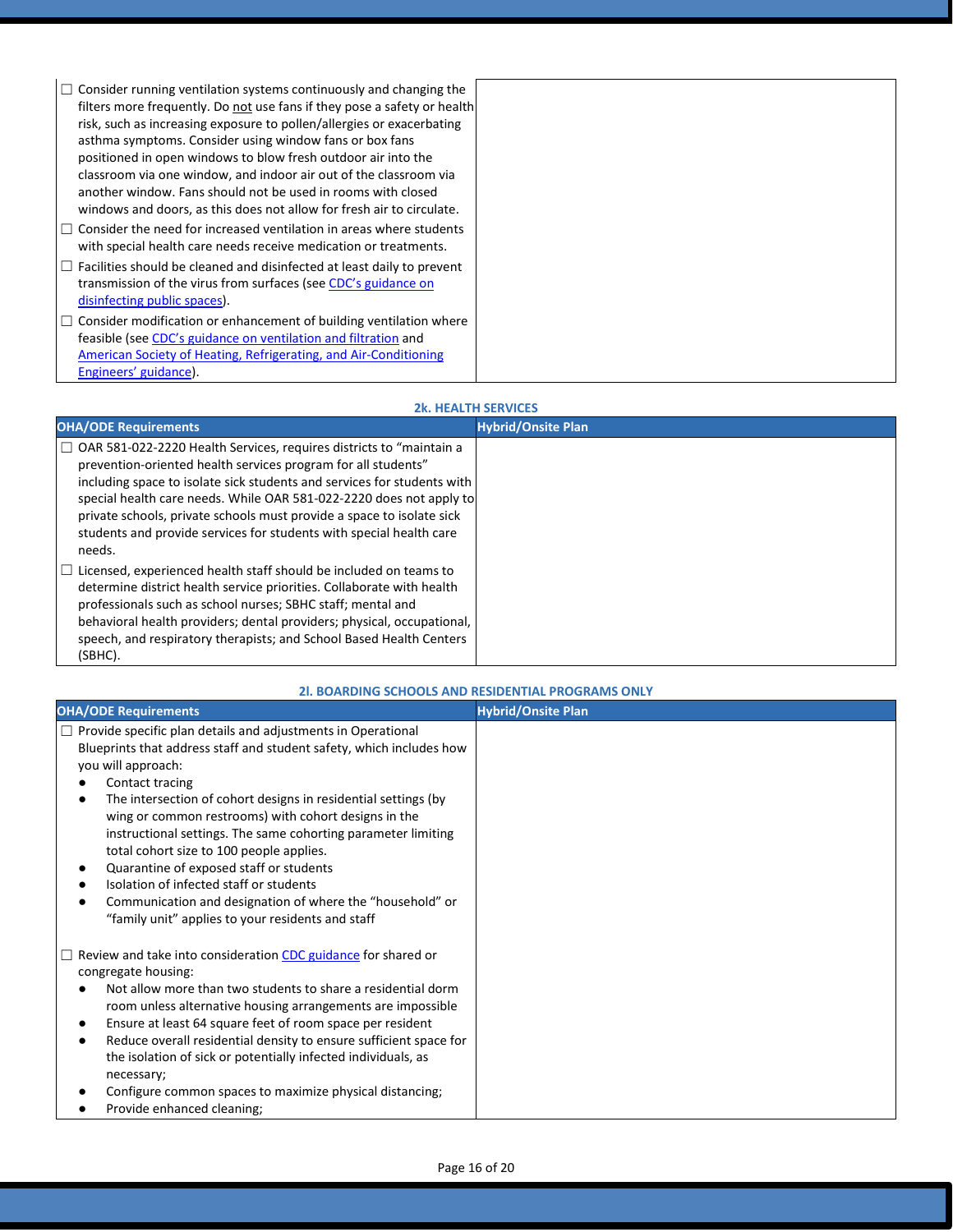● Establish plans for the containment and isolation of on-campus cases, including consideration of PPE, food delivery, and bathroom needs.

|                                                                                                                                                                                                                                                                                                                                                                                                                                                                                                                                                                                                                                                                                                                                                                                                                                                                                                                                                                                                                                     | ZM. SCHOOL EMERGENCY PROCEDURES AND DRILLS |
|-------------------------------------------------------------------------------------------------------------------------------------------------------------------------------------------------------------------------------------------------------------------------------------------------------------------------------------------------------------------------------------------------------------------------------------------------------------------------------------------------------------------------------------------------------------------------------------------------------------------------------------------------------------------------------------------------------------------------------------------------------------------------------------------------------------------------------------------------------------------------------------------------------------------------------------------------------------------------------------------------------------------------------------|--------------------------------------------|
| <b>OHA/ODE Requirements</b>                                                                                                                                                                                                                                                                                                                                                                                                                                                                                                                                                                                                                                                                                                                                                                                                                                                                                                                                                                                                         | <b>Hybrid/Onsite Plan</b>                  |
| □ In accordance with ORS 336.071 and OAR 581-022-2225 all schools<br>(including those operating a Comprehensive Distance Learning<br>model) are required to instruct students on emergency procedures.<br>Schools that operate an On-Site or Hybrid model need to instruct and<br>practice drills on emergency procedures so that students and staff<br>can respond to emergencies.<br>At least 30 minutes in each school month must be used to<br>instruct students on the emergency procedures for fires,<br>earthquakes (including tsunami drills in appropriate zones), and<br>safety threats.<br>Fire drills must be conducted monthly.<br>٠<br>Earthquake drills (including tsunami drills and instruction for<br>٠<br>schools in a tsunami hazard zone) must be conducted two times<br>a year.<br>Safety threats including procedures related to lockdown,<br>٠<br>lockout, shelter in place and evacuation and other appropriate<br>actions to take when there is a threat to safety must be<br>conducted two times a year. |                                            |
| $\Box$ Drills can and should be carried out as close as possible to the<br>procedures that would be used in an actual emergency. For example,<br>a fire drill should be carried out with the same alerts and same routes<br>as normal. If appropriate and practicable, COVID-19 physical<br>distancing measures can be implemented, but only if they do not<br>compromise the drill.                                                                                                                                                                                                                                                                                                                                                                                                                                                                                                                                                                                                                                                |                                            |
| $\Box$ When or if physical distancing must be compromised, drills must be<br>completed in less than 15 minutes.                                                                                                                                                                                                                                                                                                                                                                                                                                                                                                                                                                                                                                                                                                                                                                                                                                                                                                                     |                                            |
| $\Box$ Drills should not be practiced unless they can be practiced correctly.                                                                                                                                                                                                                                                                                                                                                                                                                                                                                                                                                                                                                                                                                                                                                                                                                                                                                                                                                       |                                            |
| $\Box$ Train staff on safety drills prior to students arriving on the first day on<br>campus in hybrid or face-to-face engagement.                                                                                                                                                                                                                                                                                                                                                                                                                                                                                                                                                                                                                                                                                                                                                                                                                                                                                                  |                                            |
| $\Box$ If on a hybrid schedule, conduct multiple drills each month to ensure<br>that all cohorts of students have opportunities to participate in drills<br>(i.e., schedule on different cohort days throughout the year).                                                                                                                                                                                                                                                                                                                                                                                                                                                                                                                                                                                                                                                                                                                                                                                                          |                                            |
| $\Box$ Students must wash hands with soap and water for 20 seconds or use<br>an alcohol-based hand sanitizer with 60-95% alcohol after a drill is<br>complete.                                                                                                                                                                                                                                                                                                                                                                                                                                                                                                                                                                                                                                                                                                                                                                                                                                                                      |                                            |

#### **ZDCENICY PROCEDURES AND DRULLS**

#### **2n. SUPPORTING STUDENTS WHO ARE DYSREGULATED, ESCALATED, AND/OR EXHIBITING SELF-REGULATORY CHALLENGES**

| <b>OHA/ODE Requirements</b>                                                                                                                                                                                                                                                                                                                                                                                                    | <b>Hybrid/Onsite Plan</b> |
|--------------------------------------------------------------------------------------------------------------------------------------------------------------------------------------------------------------------------------------------------------------------------------------------------------------------------------------------------------------------------------------------------------------------------------|---------------------------|
| $\Box$ Utilize the components of Collaborative Problem Solving or a similar<br>framework to continually provide instruction and skill-<br>building/training related to the student's demonstrated lagging skills.                                                                                                                                                                                                              |                           |
| $\Box$ Take proactive/preventative steps to reduce antecedent events and<br>triggers within the school environment.                                                                                                                                                                                                                                                                                                            |                           |
| $\Box$ Be proactive in planning for known behavioral escalations (e.g., self-<br>harm, spitting, scratching, biting, eloping, failure to maintain physical<br>distance). Adjust antecedents where possible to minimize student<br>and staff dysregulation. Recognize that there could be new and<br>different antecedents and setting events with the additional<br>requirements and expectations for the 2020-21 school year. |                           |
| $\Box$ Establish a proactive plan for daily routines designed to build self-<br>regulation skills; self-regulation skill-building sessions can be short (5-                                                                                                                                                                                                                                                                    |                           |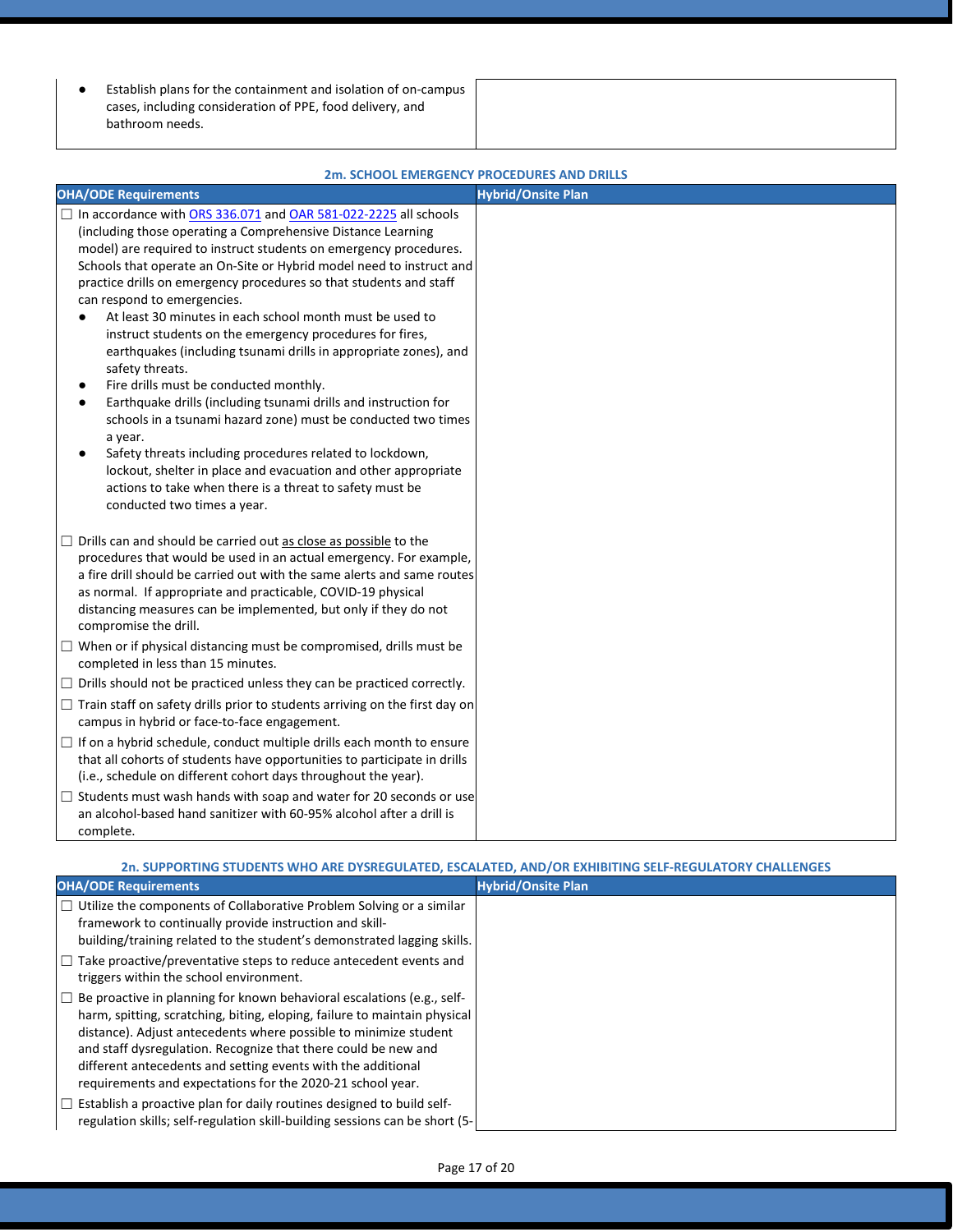10 minutes), and should take place at times when the student is regulated and/or is not demonstrating challenging behaviors.

- $\Box$  Ensure all staff are trained to support de-escalation, provide lagging skill instruction, and implement alternatives to restraint and seclusion.
- □ Ensure that staff are trained in effective, evidence-based methods for developing and maintaining their own level of self-regulation and resilience to enable them to remain calm and able to support struggling students as well as colleagues.
- ☐ Plan for the impact of behavior mitigation strategies on public health and safety requirements:
	- Student elopes from area
		- If staff need to intervene for student safety, staff should:
			- Use empathetic and calming verbal interactions (i.e. "This seems hard right now. Help me understand… How can I help?") to attempt to re-regulate the student without physical intervention.
			- Use the least restrictive interventions possible to maintain physical safety for the student and staff.
			- Wash hands after a close interaction.
			- Note the interaction on the appropriate contact log.
		- o \*If unexpected interaction with other stable cohorts occurs, those contacts must be noted in the appropriate contact logs.
	- Student engages in behavior that requires them to be isolated from peers and results in a room clear.
		- If students leave the classroom:
			- Preplan for a clean and safe alternative space that maintains physical safety for the student and staff
			- Ensure physical distancing and separation occur, to the maximum extent possible.
			- Use the least restrictive interventions possible to maintain physical safety for the student and staff.
			- Wash hands after a close interaction.
			- Note the interaction on the appropriate contact log.
		- o \*If unexpected interaction with other stable cohorts occurs, those contacts must be noted in the appropriate contact logs.
	- Student engages in physically aggressive behaviors that preclude the possibility of maintaining physical distance and/or require physical de-escalation or intervention techniques other than restraint or seclusion (e.g., hitting, biting, spitting, kicking, selfinjurious behavior).
		- If staff need to intervene for student safety, staff should:
			- Maintain student dignity throughout and following the incident.
			- Use empathetic and calming verbal interactions (i.e. "This seems hard right now. Help me understand… How can I help?") to attempt to re-regulate the student without physical intervention.
			- Use the least restrictive interventions possible to maintain physical safety for the student and staff
			- Wash hands after a close interaction.
			- Note the interaction on the appropriate contact log.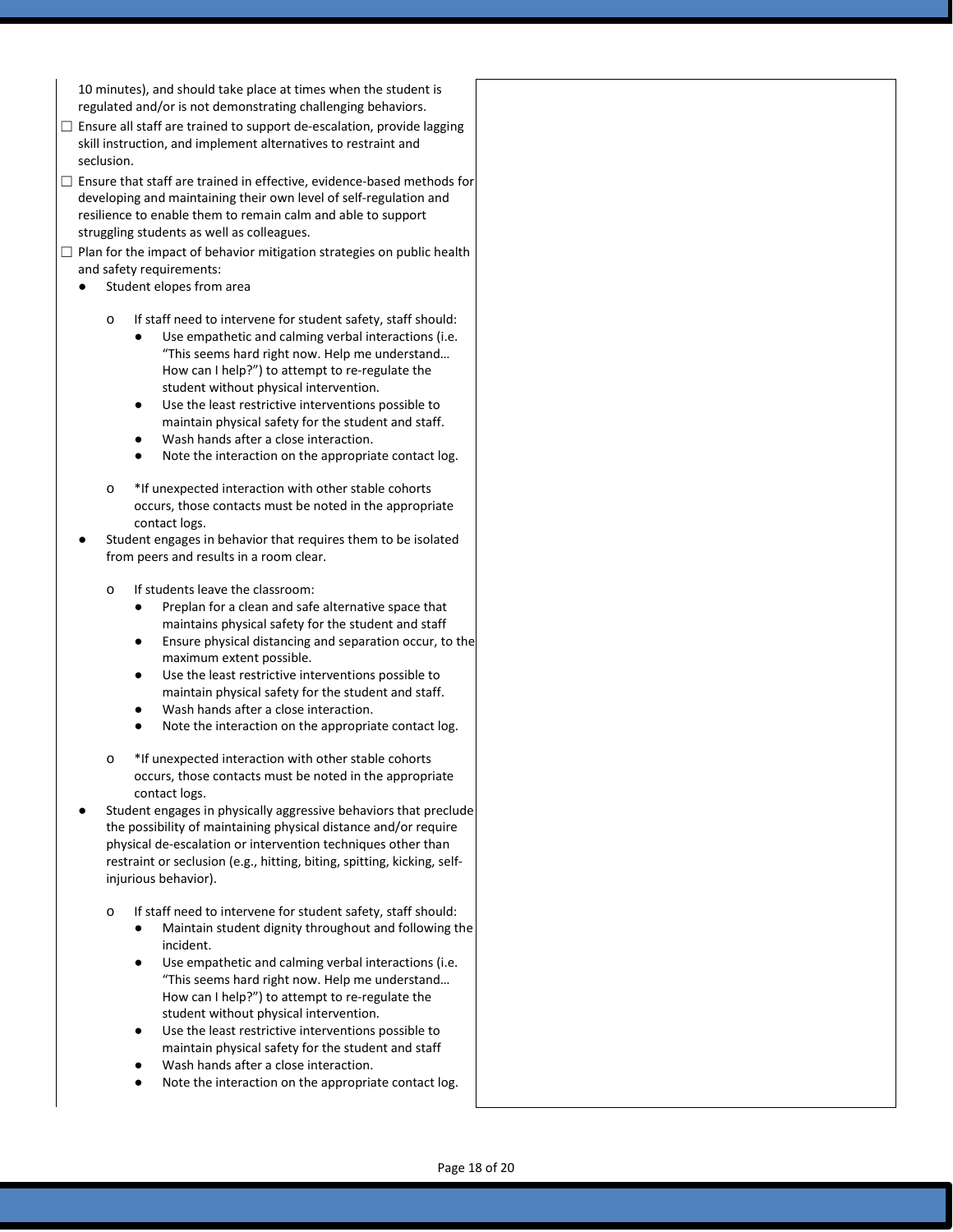| $\circ$ | *If unexpected interaction with other stable cohorts<br>occurs, those contacts must be noted in the appropriate<br>contact logs.                                                                                                            |
|---------|---------------------------------------------------------------------------------------------------------------------------------------------------------------------------------------------------------------------------------------------|
|         | $\Box$ Ensure that spaces that are unexpectedly used to deescalate<br>behaviors are appropriately cleaned and sanitized after use before<br>the introduction of other stable cohorts to that space.                                         |
|         | <b>Protective Physical Intervention</b>                                                                                                                                                                                                     |
|         | $\Box$ Reusable Personal Protective Equipment (PPE) must be<br>cleaned/sanitized after every episode of physical intervention (see<br>section 2j of the Ready Schools, Safe Learners guidance: Cleaning,<br>Disinfection, and Ventilation). |

# **3. Response to Outbreak**

#### **3a. PREVENTION AND PLANNING**

| <b>OHA/ODE Requirements</b>                                              | <b>Hybrid/Onsite Plan</b> |
|--------------------------------------------------------------------------|---------------------------|
| □ Review the "Planning for COVID-19 Scenarios in Schools" toolkit.       |                           |
| $\Box$ Coordinate with Local Public Health Authority (LPHA) to establish |                           |
| communication channels related to current transmission level.            |                           |

| <b>3b. RESPONSE</b>                                                                    |                           |
|----------------------------------------------------------------------------------------|---------------------------|
| <b>OHA/ODE Requirements</b>                                                            | <b>Hybrid/Onsite Plan</b> |
| $\Box$ Review and utilize the "Planning for COVID-19 Scenarios in Schools"<br>toolkit. |                           |
| $\Box$ Ensure continuous services and implement Comprehensive Distance<br>Learning.    |                           |
| $\Box$ Continue to provide meals for students.                                         |                           |

#### **3c. RECOVERY AND REENTRY**

| <b>JU. NEWYKENT AND INCLINIAT</b><br><b>OHA/ODE Requirements</b>                                                                                                                                                                                 | <b>Hybrid/Onsite Plan</b> |
|--------------------------------------------------------------------------------------------------------------------------------------------------------------------------------------------------------------------------------------------------|---------------------------|
| $\Box$ Review and utilize the "Planning for COVID-19 Scenarios in Schools"<br>toolkit.                                                                                                                                                           |                           |
| $\Box$ Clean, sanitize, and disinfect surfaces (e.g., playground equipment,<br>door handles, sink handles, drinking fountains, transport vehicles)<br>and follow CDC guidance for classrooms, cafeteria settings,<br>restrooms, and playgrounds. |                           |
| $\Box$ When bringing students back into On-Site or Hybrid instruction,<br>consider smaller groups, cohorts, and rotating schedules to allow for<br>a safe return to schools.                                                                     |                           |



*This section must be completed by any public school that is providing instruction through On-Site or Hybrid Instructional Models. Schools providing Comprehensive Distance Learning Instructional Models do not need to complete this section unless the school is implementing the* **Limited In-Person Instruction** *provision under the Comprehensive Distance Learning guidance. This section does not apply to private schools.*